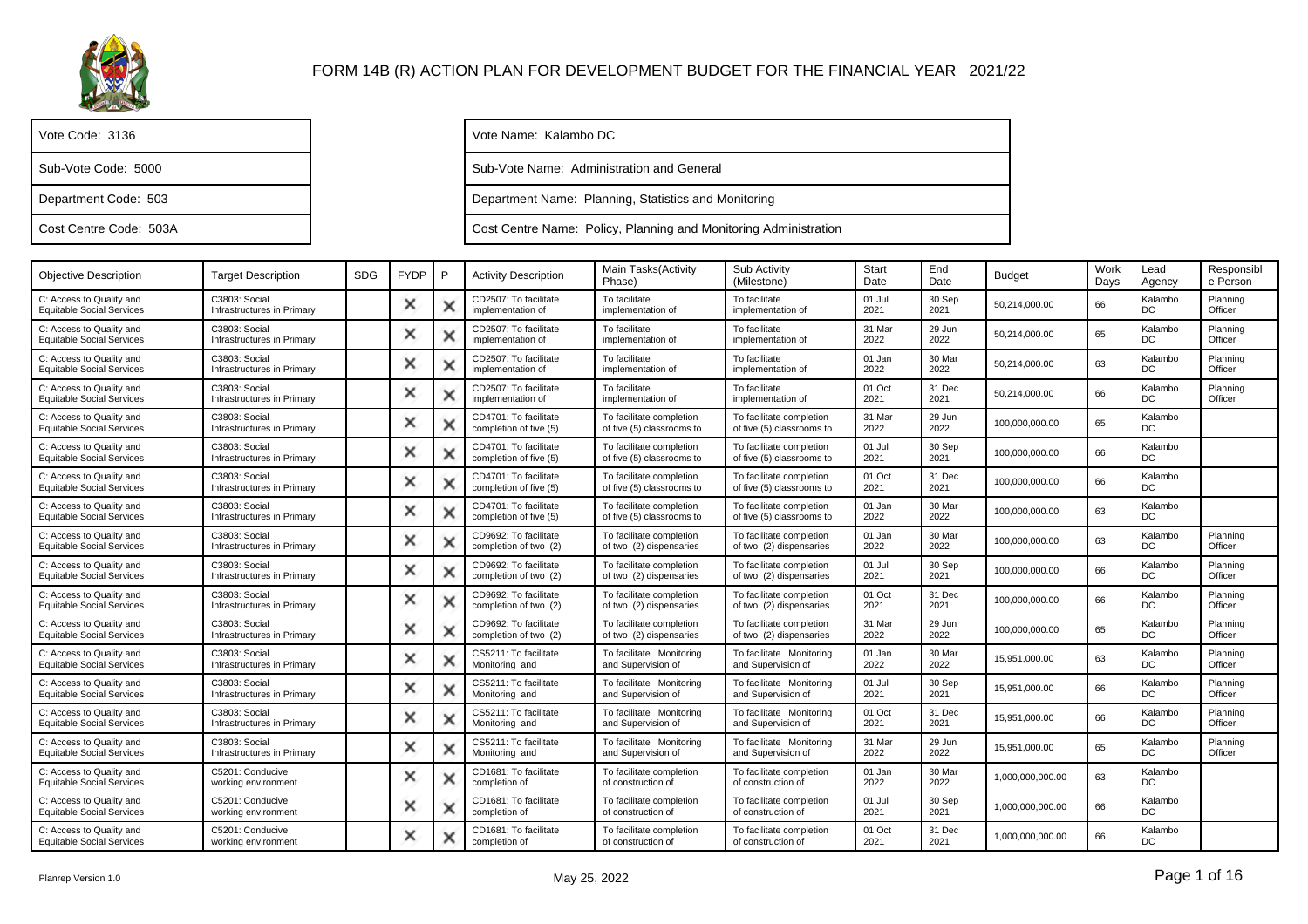| C5201: Conducive<br>working environment                   | × |   | CD1681: To facilitate<br>completion of            | To facilitate completion<br>of construction of         | To facilitate completion<br>of construction of            | 31 Mar<br>2022 | 29 Jun<br>2022 | 1,000,000,000.00 | 65 | Kalambo<br>DC  |                     |
|-----------------------------------------------------------|---|---|---------------------------------------------------|--------------------------------------------------------|-----------------------------------------------------------|----------------|----------------|------------------|----|----------------|---------------------|
| D2401: District investment<br>and social economic         | × | ж | DS3396: To facilitate<br>preparation of Council   | To facilitate preparation<br>of Council strategic Plan | To facilitate preparation<br>of Council strategic Plan    | 01 Oct<br>2021 | 31 Dec<br>2021 | 20,000,000.00    | 66 | Kalambo<br>DC  |                     |
| D2401: District investment<br>and social economic         | × | × | DS3396: To facilitate<br>preparation of Council   | To facilitate preparation<br>of Council strategic Plan | To facilitate preparation<br>of Council strategic Plan    | 01 Jan<br>2022 | 30 Mar<br>2022 | 20,000,000.00    | 63 | Kalambo<br>DC  |                     |
| E1009: Administrative and<br>other infrastructures        | × |   | ED1466: To construct<br><b>District Executive</b> | To construct District<br><b>Executive Director</b>     | <b>To construct District</b><br><b>Executive Director</b> | 01 Jan<br>2022 | 30 Mar<br>2022 | 150,000,000.00   | 63 | Kalambo<br>DC  |                     |
| E1009: Administrative and<br>other infrastructures        | × |   | ED1466: To construct<br><b>District Executive</b> | To construct District<br><b>Executive Director</b>     | To construct District<br><b>Executive Director</b>        | 01 Oct<br>2021 | 31 Dec<br>2021 | 150,000,000.00   | 66 | Kalambo<br>DC  |                     |
| E1009: Administrative and<br>other infrastructures        | × | Ж | ED1466: To construct<br><b>District Executive</b> | To construct District<br><b>Executive Director</b>     | <b>To construct District</b><br><b>Executive Director</b> | 31 Mar<br>2022 | 29 Jun<br>2022 | 150,000,000.00   | 65 | Kalambo<br>DC  |                     |
| E1009: Administrative and<br>other infrastructures        | × |   | ED1466: To construct<br><b>District Executive</b> | To construct District<br><b>Executive Director</b>     | To construct District<br><b>Executive Director</b>        | 01 Jul<br>2021 | 30 Sep<br>2021 | 150,000,000.00   | 66 | Kalambo<br>DC  |                     |
| C3801: Projects<br>supervision and                        | × |   | CS8916: To facilitate<br>Monitoring and           | To facilitate Monitoring<br>and Supervision of         | To facilitate Monitoring<br>and Supervision of            | 01 Jul<br>2021 | 30 Sep<br>2021 | 435,998.78       | 66 | Kalambo<br>DC  |                     |
| C4201: Monitoring and<br><b>Evaluation of Development</b> | × | × | CS7698: To facilitate<br>Monitoring and           | To facilitate Monitoring<br>and evaluation of TCRP     | To facilitate Monitoring<br>and evaluation of TCRP        | 01 Oct<br>2021 | 31 Dec<br>2021 | 6,514,747.00     | 66 | Kalambo<br>DC  | Planning<br>Officer |
| D2502: Number of<br>surveyed plots increased              | × |   | DS1424: To facilitate<br>survey and mapping of    | To facilitate survey and<br>mapping of 300 plots at    | To facilitate survey and<br>mapping of 300 plots at       | 01 Jul<br>2021 | 30 Sep<br>2021 | 26,407,350.00    | 66 | Kalambo<br>DC  |                     |
| D2502: Number of<br>surveyed plots increased              | × |   | DS1424: To facilitate<br>survey and mapping of    | To facilitate survey and<br>mapping of 300 plots at    | To facilitate survey and<br>mapping of 300 plots at       | 01 Oct<br>2021 | 31 Dec<br>2021 | 26,407,350.00    | 66 | Kalambo<br>DC  |                     |
| D2502: Number of<br>surveyed plots increased              | × | × | DS1424: To facilitate<br>survey and mapping of    | To facilitate survey and<br>mapping of 300 plots at    | To facilitate survey and<br>mapping of 300 plots at       | 01 Jan<br>2022 | 30 Mar<br>2022 | 26,407,350.00    | 63 | Kalambo<br>DC  |                     |
| D2502: Number of<br>surveyed plots increased              | × |   | DS1424: To facilitate<br>survey and mapping of    | To facilitate survey and<br>mapping of 300 plots at    | To facilitate survey and<br>mapping of 300 plots at       | 31 Mar<br>2022 | 29 Jun<br>2022 | 26,407,350.00    | 65 | Kalambo<br>DC  |                     |
| E2101: Number of villages<br>with Land Use Plans          | × |   | ES2709: To facilitate<br>preparation of one       | To facilitate preparation<br>of one Village Land Use   | To facilitate preparation<br>of one Village Land Use      | 31 Mar<br>2022 | 29 Jun<br>2022 | 7,380,000.00     | 65 | Kalambo<br>DC  |                     |
| E2101: Number of villages<br>with Land Use Plans          | × | × | ES2709: To facilitate<br>preparation of one       | To facilitate preparation<br>of one Village Land Use   | To facilitate preparation<br>of one Village Land Use      | 01 Jan<br>2022 | 30 Mar<br>2022 | 7,380,000.00     | 63 | Kalambo<br>DC  |                     |
| E2101: Number of villages<br>with Land Use Plans          | × |   | ES2709: To facilitate<br>preparation of one       | To facilitate preparation<br>of one Village Land Use   | To facilitate preparation<br>of one Village Land Use      | 01 Oct<br>2021 | 31 Dec<br>2021 | 7,380,000.00     | 66 | Kalambo<br>DC  |                     |
| E2101: Number of villages<br>with Land Use Plans          | × |   | ES2709: To facilitate<br>preparation of one       | To facilitate preparation<br>of one Village Land Use   | To facilitate preparation<br>of one Village Land Use      | 01 Jul<br>2021 | 30 Sep<br>2021 | 7,380,000.00     | 66 | Kalambo<br>DC  |                     |
| D2502: Number of<br>surveyed plots increased              | × | × | DS6794: To facilitate<br>compensation of          | To facilitate<br>compensation of                       | To facilitate<br>compensation of                          | 01 Jul<br>2021 | 30 Sep<br>2021 | 14,405,950.00    | 66 | Kalambo<br>DC  |                     |
| D2502: Number of<br>surveyed plots increased              | × |   | DS6794: To facilitate<br>compensation of          | To facilitate<br>compensation of                       | To facilitate<br>compensation of                          | 01 Oct<br>2021 | 31 Dec<br>2021 | 14,405,950.00    | 66 | Kalambo<br>DC  |                     |
| D2502: Number of<br>surveyed plots increased              | × |   | DS6794: To facilitate<br>compensation of          | To facilitate<br>compensation of                       | To facilitate<br>compensation of                          | 01 Jan<br>2022 | 30 Mar<br>2022 | 14,405,950.00    | 63 | Kalambo<br>DC  |                     |
| D2502: Number of<br>surveyed plots increased              | × | × | DS6794: To facilitate<br>compensation of          | To facilitate<br>compensation of                       | To facilitate<br>compensation of                          | 31 Mar<br>2022 | 29 Jun<br>2022 | 14,405,950.00    | 65 | Kalambo<br>DC  |                     |
| D2502: Number of<br>surveyed plots increased              | × |   | DS4665: To facilitate<br>preparation of four      | To facilitate preparation<br>of four Town Planning     | To facilitate preparation<br>of four Town Planning        | 01 Jul<br>2021 | 30 Sep<br>2021 | 4,628,000.00     | 66 | Kalambo<br>DC  |                     |
| D2502: Number of<br>surveyed plots increased              | × |   | DS4665: To facilitate<br>preparation of four      | To facilitate preparation<br>of four Town Planning     | To facilitate preparation<br>of four Town Planning        | 01 Oct<br>2021 | 31 Dec<br>2021 | 4,628,000.00     | 66 | Kalambo<br>DC  |                     |
| D2502: Number of<br>surveyed plots increased              |   |   | DS4665: To facilitate<br>preparation of four      | To facilitate preparation<br>of four Town Planning     | To facilitate preparation<br>of four Town Planning        | 01 Jan<br>2022 | 30 Mar<br>2022 | 4.628.000.00     | 63 | Kalambo<br>DC. |                     |
| D2502: Number of<br>surveyed plots increased              | × | × | DS4665: To facilitate<br>preparation of four      | To facilitate preparation<br>of four Town Planning     | To facilitate preparation<br>of four Town Planning        | 31 Mar<br>2022 | 29 Jun<br>2022 | 4,628,000.00     | 65 | Kalambo<br>DC  |                     |
| G0303: Number of Trees<br>planted increased from          | × | × | GD2258: To facilitate<br>land management          | To facilitate land<br>management through               | To facilitate land<br>management through                  | 01 Jul<br>2021 | 30 Sep<br>2021 | 3,952,869.52     | 66 | Kalambo<br>DC  | EO                  |
| G0303: Number of Trees<br>planted increased from          | × | × | GS5559: To facilitate<br>Land and Natural         | To facilitate Land and<br>Natural Resources Staff      | To facilitate Land and<br><b>Natural Resources Staff</b>  | 01 Oct<br>2021 | 31 Dec<br>2021 | 18,378,700.00    | 66 | Kalambo<br>DC  | Forest<br>Officer   |
| G0303: Number of Trees<br>planted increased from          | × |   | GS5559: To facilitate<br>Land and Natural         | To facilitate Land and<br>Natural Resources Staff      | To facilitate Land and<br>Natural Resources Staff         | 01 Jul<br>2021 | 30 Sep<br>2021 | 18,378,700.00    | 66 | Kalambo<br>DC  | Forest<br>Officer   |
|                                                           |   |   |                                                   |                                                        |                                                           |                |                |                  |    |                |                     |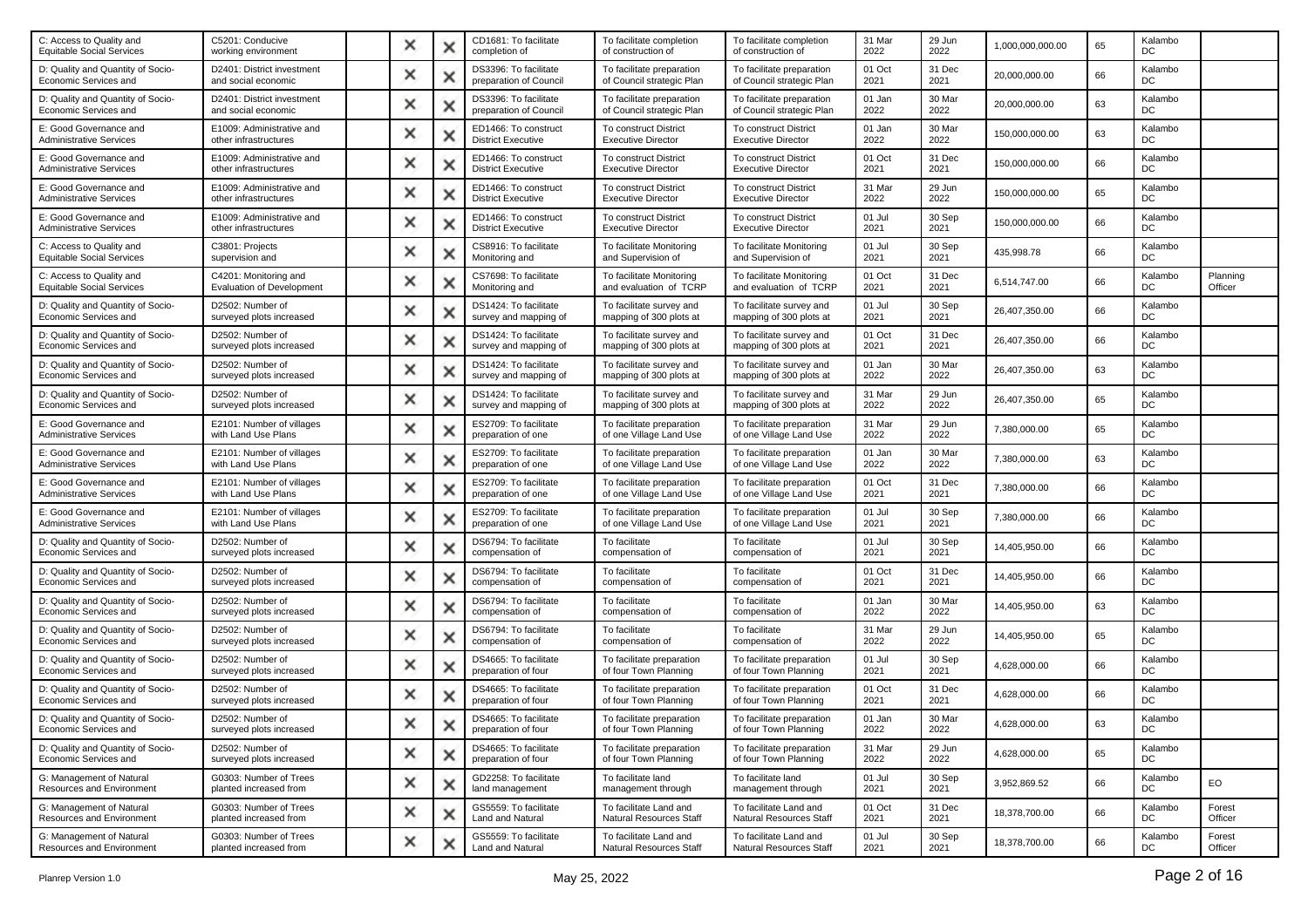| G0303: Number of Trees<br>planted increased from    | × |   | GS5559: To facilitate<br>Land and Natural           | To facilitate Land and<br>Natural Resources Staff  | To facilitate Land and<br>Natural Resources Staff  | 01 Jan<br>2022 | 30 Mar<br>2022 | 18,378,700.00    | 63 | Kalambo<br>DC | Forest<br>Officer |
|-----------------------------------------------------|---|---|-----------------------------------------------------|----------------------------------------------------|----------------------------------------------------|----------------|----------------|------------------|----|---------------|-------------------|
| F0501: People living under<br>relative poverty line | × |   | FC3941: To facilitate<br>8.5% for supervision at    | To facilitate 8.5% for<br>supervision at PAA level | To facilitate 8.5% for<br>supervision at PAA level | 01 Jul<br>2021 | 30 Sep<br>2021 | 113,394,250.00   | 66 | Kalambo<br>DC |                   |
| F0501: People living under<br>relative poverty line | × | × | FC3941: To facilitate<br>8.5% for supervision at    | To facilitate 8.5% for<br>supervision at PAA level | To facilitate 8.5% for<br>supervision at PAA level | 01 Oct<br>2021 | 31 Dec<br>2021 | 113,394,250.00   | 66 | Kalambo<br>DC |                   |
| F0501: People living under<br>relative poverty line | × |   | FC3941: To facilitate<br>8.5% for supervision at    | To facilitate 8.5% for<br>supervision at PAA level | To facilitate 8.5% for<br>supervision at PAA level | 01 Jan<br>2022 | 30 Mar<br>2022 | 113,394,250.00   | 63 | Kalambo<br>DC |                   |
| F0501: People living under<br>relative poverty line | × | х | FC3941: To facilitate<br>8.5% for supervision at    | To facilitate 8.5% for<br>supervision at PAA level | To facilitate 8.5% for<br>supervision at PAA level | 31 Mar<br>2022 | 29 Jun<br>2022 | 113,394,250.00   | 65 | Kalambo<br>DC |                   |
| F0501: People living under<br>relative poverty line | × | × | FC5714: To disburse<br>Conditional cash             | To disburse Conditional<br>cash Transfer (CCT) to  | To disburse Conditional<br>cash Transfer (CCT) to  | 31 Mar<br>2022 | 29 Jun<br>2022 | 1,187,305,000.00 | 65 | Kalambo<br>DC |                   |
| F0501: People living under<br>relative poverty line | × |   | FC5714: To disburse<br>Conditional cash             | To disburse Conditional<br>cash Transfer (CCT) to  | To disburse Conditional<br>cash Transfer (CCT) to  | 01 Jan<br>2022 | 30 Mar<br>2022 | 1,187,305,000.00 | 63 | Kalambo<br>DC |                   |
| F0501: People living under<br>relative poverty line | × |   | FC5714: To disburse<br>Conditional cash             | To disburse Conditional<br>cash Transfer (CCT) to  | To disburse Conditional<br>cash Transfer (CCT) to  | 01 Oct<br>2021 | 31 Dec<br>2021 | 1,187,305,000.00 | 66 | Kalambo<br>DC |                   |
| F0501: People living under<br>relative poverty line | × | × | FC5714: To disburse<br>Conditional cash             | To disburse Conditional<br>cash Transfer (CCT) to  | To disburse Conditional<br>cash Transfer (CCT) to  | 01 Jul<br>2021 | 30 Sep<br>2021 | 1,187,305,000.00 | 66 | Kalambo<br>DC |                   |
| F0501: People living under<br>relative poverty line | × |   | FC7488: To facilitate 1%<br>of capacity building at | To facilitate 1% of<br>capacity building at        | To facilitate 1% of<br>capacity building at        | 01 Jul<br>2021 | 30 Sep<br>2021 | 33,350,750.00    | 66 | Kalambo<br>DC |                   |
| F0501: People living under<br>relative poverty line | × |   | FC7488: To facilitate 1%<br>of capacity building at | To facilitate 1% of<br>capacity building at        | To facilitate 1% of<br>capacity building at        | 01 Oct<br>2021 | 31 Dec<br>2021 | 33.350.750.00    | 66 | Kalambo<br>DC |                   |
| F0501: People living under<br>relative poverty line | × | х | FC7488: To facilitate 1%<br>of capacity building at | To facilitate 1% of<br>capacity building at        | To facilitate 1% of<br>capacity building at        | 01 Jan<br>2022 | 30 Mar<br>2022 | 33,350,750.00    | 63 | Kalambo<br>DC |                   |
| F0501: People living under<br>relative poverty line | × |   | FC7488: To facilitate 1%<br>of capacity building at | To facilitate 1% of<br>capacity building at        | To facilitate 1% of<br>capacity building at        | 31 Mar<br>2022 | 29 Jun<br>2022 | 33,350,750.00    | 65 | Kalambo<br>DC |                   |
| F2101: 100 women and<br>youth and disabled groups   | × | ж | FS2977: To enhance<br>Loans to 25 groups of         | To enhance Loans to 25<br>groups of Youth          | To enhance Loans to 25<br>groups of Youth          | 01 Jul<br>2021 | 30 Sep<br>2021 | 62,640,000.00    | 66 | Kalambo<br>DC |                   |
| F2101: 100 women and<br>youth and disabled groups   | × | × | FS2977: To enhance<br>Loans to 25 groups of         | To enhance Loans to 25<br>groups of Youth          | To enhance Loans to 25<br>groups of Youth          | 31 Mar<br>2022 | 29 Jun<br>2022 | 62,640,000.00    | 65 | Kalambo<br>DC |                   |
| F2101: 100 women and<br>youth and disabled groups   | × |   | FS2977: To enhance<br>Loans to 25 groups of         | To enhance Loans to 25<br>groups of Youth          | To enhance Loans to 25<br>groups of Youth          | 01 Oct<br>2021 | 31 Dec<br>2021 | 62,640,000.00    | 66 | Kalambo<br>DC |                   |
| F2101: 100 women and<br>youth and disabled groups   | × | Ж | FS2977: To enhance<br>Loans to 25 groups of         | To enhance Loans to 25<br>groups of Youth          | To enhance Loans to 25<br>groups of Youth          | 01 Jan<br>2022 | 30 Mar<br>2022 | 62,640,000.00    | 63 | Kalambo<br>DC |                   |
| F2101: 100 women and<br>youth and disabled groups   | × | × | FS3196: To enhance<br>Loans to 15 groups of         | To enhance Loans to 15<br>groups of Disability     | To enhance Loans to 15<br>groups of Disability     | 31 Mar<br>2022 | 29 Jun<br>2022 | 31,320,000.00    | 65 | Kalambo<br>DC |                   |
| F2101: 100 women and<br>youth and disabled groups   | × |   | FS3196: To enhance<br>Loans to 15 groups of         | To enhance Loans to 15<br>groups of Disability     | To enhance Loans to 15<br>groups of Disability     | 01 Jan<br>2022 | 30 Mar<br>2022 | 31,320,000.00    | 63 | Kalambo<br>DC |                   |
| F2101: 100 women and<br>youth and disabled groups   | × |   | FS3196: To enhance<br>Loans to 15 groups of         | To enhance Loans to 15<br>groups of Disability     | To enhance Loans to 15<br>groups of Disability     | 01 Oct<br>2021 | 31 Dec<br>2021 | 31,320,000.00    | 66 | Kalambo<br>DC |                   |
| F2101: 100 women and<br>youth and disabled groups   | × | × | FS3196: To enhance<br>Loans to 15 groups of         | To enhance Loans to 15<br>groups of Disability     | To enhance Loans to 15<br>groups of Disability     | 01 Jul<br>2021 | 30 Sep<br>2021 | 31,320,000.00    | 66 | Kalambo<br>DC |                   |
| F2101: 100 women and<br>youth and disabled groups   | × |   | FS6163: To enhance<br>Loans to 35 groups of         | To enhance Loans to 35<br>groups of women's        | To enhance Loans to 35<br>groups of women's        | 01 Jan<br>2022 | 30 Mar<br>2022 | 62,640,000.00    | 63 | Kalambo<br>DC |                   |
| F2101: 100 women and<br>youth and disabled groups   | × |   | FS6163: To enhance<br>Loans to 35 groups of         | To enhance Loans to 35<br>groups of women's        | To enhance Loans to 35<br>groups of women's        | 01 Oct<br>2021 | 31 Dec<br>2021 | 62,640,000.00    | 66 | Kalambo<br>DC |                   |
| F2101: 100 women and<br>youth and disabled groups   |   |   | FS6163: To enhance<br>Loans to 35 groups of         | To enhance Loans to 35<br>groups of women's        | To enhance Loans to 35<br>groups of women's        | 01 Jul<br>2021 | 30 Sep<br>2021 | 62,640,000.00    | 66 | Kalambo<br>DC |                   |
| F2101: 100 women and<br>youth and disabled groups   | × | × | FS6163: To enhance<br>Loans to 35 groups of         | To enhance Loans to 35<br>groups of women's        | To enhance Loans to 35<br>groups of women's        | 31 Mar<br>2022 | 29 Jun<br>2022 | 62.640.000.00    | 65 | Kalambo<br>DC |                   |
| D0102: Production of<br>agriculture crops           | × | х | DC3139: To facilitate 6<br>Extension officers to    | To facilitate 6<br>Extension officers to           | To facilitate 6<br>Extension officers to           | 31 Mar<br>2022 | 29 Jun<br>2022 | 6,325,000.00     | 65 | Kalambo<br>DC |                   |
| D0102: Production of<br>agriculture crops           | × | × | DC3139: To facilitate 6<br>Extension officers to    | To facilitate 6<br>Extension officers to           | To facilitate 6<br>Extension officers to           | 01 Jan<br>2022 | 30 Mar<br>2022 | 6,325,000.00     | 63 | Kalambo<br>DC |                   |
| D0102: Production of<br>agriculture crops           | × |   | DC3139: To facilitate 6<br>Extension officers to    | To facilitate 6<br>Extension officers to           | To facilitate 6<br>Extension officers to           | 01 Oct<br>2021 | 31 Dec<br>2021 | 6,325,000.00     | 66 | Kalambo<br>DC |                   |
|                                                     |   |   |                                                     |                                                    |                                                    |                |                |                  |    |               |                   |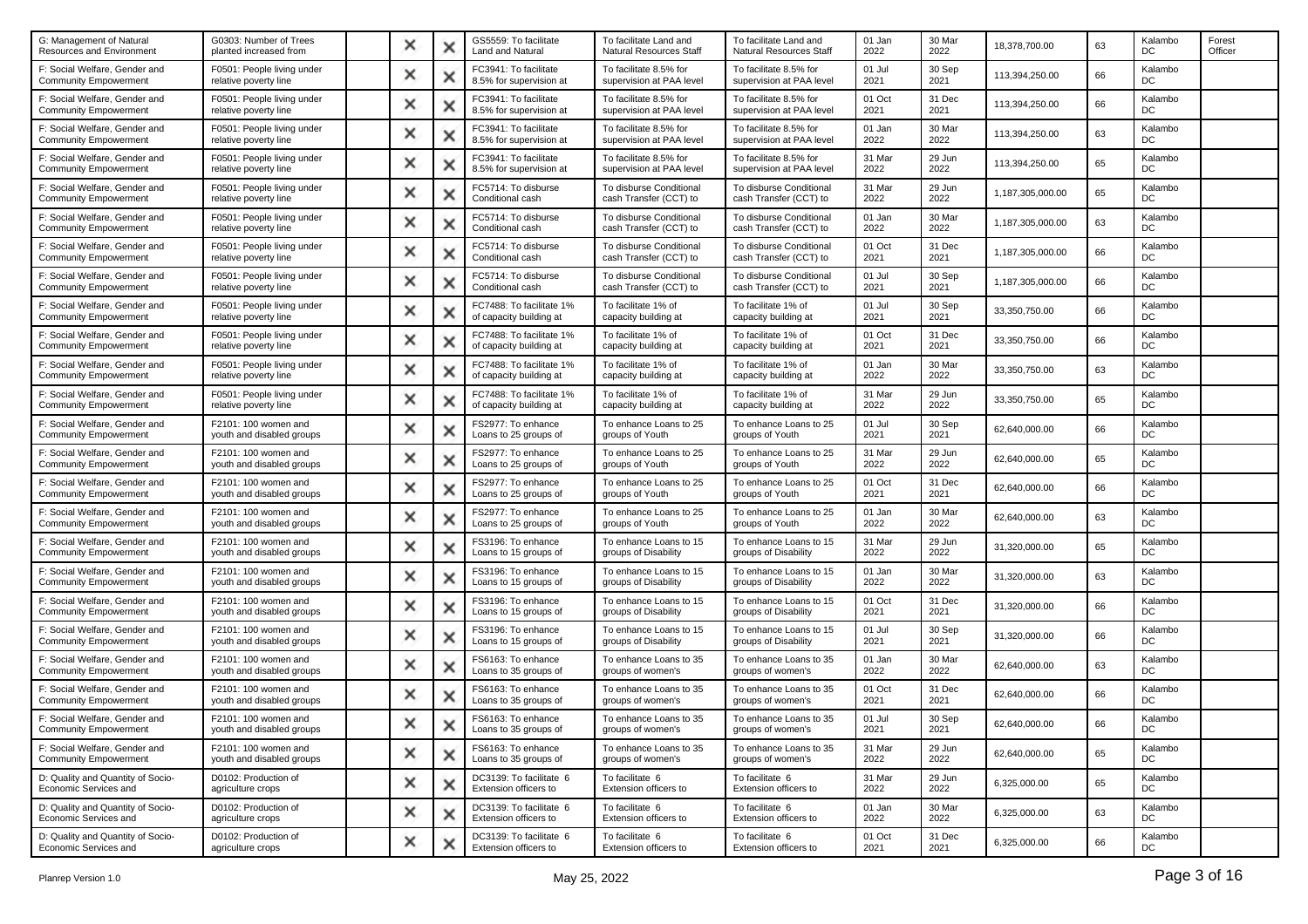| D: Quality and Quantity of Socio-<br>Economic Services and | D0102: Production of<br>agriculture crops             | × |   | DC3139: To facilitate 6<br>Extension officers to | To facilitate 6<br>Extension officers to             | To facilitate 6<br>Extension officers to             | 01 Jul<br>2021 | 30 Sep<br>2021 | 6,325,000.00  | 66 | Kalambo<br>DC |  |
|------------------------------------------------------------|-------------------------------------------------------|---|---|--------------------------------------------------|------------------------------------------------------|------------------------------------------------------|----------------|----------------|---------------|----|---------------|--|
| D: Quality and Quantity of Socio-<br>Economic Services and | D0102: Production of<br>agriculture crops             | × | х | DC5950: To conduct<br>monitoring and             | To conduct monitoring<br>and supervision of          | To conduct monitoring<br>and supervision of          | 31 Mar<br>2022 | 29 Jun<br>2022 | 4,615,425.00  | 65 | Kalambo<br>DC |  |
| D: Quality and Quantity of Socio-<br>Economic Services and | D0102: Production of<br>agriculture crops             | × | × | DC5950: To conduct<br>monitoring and             | To conduct monitoring<br>and supervision of          | To conduct monitoring<br>and supervision of          | 01 Jul<br>2021 | 30 Sep<br>2021 | 4,615,425.00  | 66 | Kalambo<br>DC |  |
| D: Quality and Quantity of Socio-<br>Economic Services and | D0102: Production of<br>agriculture crops             | × |   | DC5950: To conduct<br>monitoring and             | To conduct monitoring<br>and supervision of          | To conduct monitoring<br>and supervision of          | 01 Oct<br>2021 | 31 Dec<br>2021 | 4,615,425.00  | 66 | Kalambo<br>DC |  |
| D: Quality and Quantity of Socio-<br>Economic Services and | D0102: Production of<br>agriculture crops             | × | х | DC5950: To conduct<br>monitoring and             | To conduct monitoring<br>and supervision of          | To conduct monitoring<br>and supervision of          | 01 Jan<br>2022 | 30 Mar<br>2022 | 4,615,425.00  | 63 | Kalambo<br>DC |  |
| D: Quality and Quantity of Socio-<br>Economic Services and | D0102: Production of<br>agriculture crops             | × | × | DD4646: To facilitate<br>procurement of 1        | To facilitate<br>procurement of 1                    | To facilitate<br>procurement of 1                    | 01 Jul<br>2021 | 30 Sep<br>2021 | 6,000,000.00  | 66 | Kalambo<br>DC |  |
| D: Quality and Quantity of Socio-<br>Economic Services and | D0102: Production of<br>agriculture crops             | × |   | DD4646: To facilitate<br>procurement of 1        | To facilitate<br>procurement of 1                    | To facilitate<br>procurement of 1                    | 01 Jan<br>2022 | 30 Mar<br>2022 | 6,000,000.00  | 63 | Kalambo<br>DC |  |
| D: Quality and Quantity of Socio-<br>Economic Services and | D0102: Production of<br>agriculture crops             | × |   | DD4646: To facilitate<br>procurement of 1        | To facilitate<br>procurement of 1                    | To facilitate<br>procurement of 1                    | 01 Oct<br>2021 | 31 Dec<br>2021 | 6,000,000.00  | 66 | Kalambo<br>DC |  |
| D: Quality and Quantity of Socio-<br>Economic Services and | D0102: Production of<br>agriculture crops             | × | × | DD4646: To facilitate<br>procurement of 1        | To facilitate<br>procurement of 1                    | To facilitate<br>procurement of 1                    | 31 Mar<br>2022 | 29 Jun<br>2022 | 6,000,000.00  | 65 | Kalambo<br>DC |  |
| Y: Multi-sectorial nutrition<br>services improved          | Y0603: Increased number<br>of household sensitized on | × |   | YC1240: To Conduct<br>training to 250 farmers    | To Conduct training to<br>250 farmers on food        | To Conduct training to<br>250 farmers on food        | 31 Mar<br>2022 | 29 Jun<br>2022 | 6,195,000.00  | 65 | Kalambo<br>DC |  |
| Y: Multi-sectorial nutrition<br>services improved          | Y0603: Increased number<br>of household sensitized on | × |   | YC1240: To Conduct<br>training to 250 farmers    | To Conduct training to<br>250 farmers on food        | To Conduct training to<br>250 farmers on food        | 01 Jul<br>2021 | 30 Sep<br>2021 | 6,195,000.00  | 66 | Kalambo<br>DC |  |
| Y: Multi-sectorial nutrition<br>services improved          | Y0603: Increased number<br>of household sensitized on | × | × | YC1240: To Conduct<br>training to 250 farmers    | To Conduct training to<br>250 farmers on food        | To Conduct training to<br>250 farmers on food        | 01 Oct<br>2021 | 31 Dec<br>2021 | 6,195,000.00  | 66 | Kalambo<br>DC |  |
| Y: Multi-sectorial nutrition<br>services improved          | Y0603: Increased number<br>of household sensitized on | × |   | YC1240: To Conduct<br>training to 250 farmers    | To Conduct training to<br>250 farmers on food        | To Conduct training to<br>250 farmers on food        | 01 Jan<br>2022 | 30 Mar<br>2022 | 6,195,000.00  | 63 | Kalambo<br>DC |  |
| D: Quality and Quantity of Socio-<br>Economic Services and | D0102: Production of<br>agriculture crops             | × | ж | DC8090: To facilitate<br>5days training for 64   | To facilitate 5days<br>training for 64               | To facilitate 5days<br>training for 64               | 31 Mar<br>2022 | 29 Jun<br>2022 | 25,785,000.00 | 65 | Kalambo<br>DC |  |
| D: Quality and Quantity of Socio-<br>Economic Services and | D0102: Production of<br>agriculture crops             | × | × | DC8090: To facilitate<br>5days training for 64   | To facilitate 5days<br>training for 64               | To facilitate 5days<br>training for 64               | 01 Jul<br>2021 | 30 Sep<br>2021 | 25,785,000.00 | 66 | Kalambo<br>DC |  |
| D: Quality and Quantity of Socio-<br>Economic Services and | D0102: Production of<br>agriculture crops             | × |   | DC8090: To facilitate<br>5days training for 64   | To facilitate 5days<br>training for 64               | To facilitate 5days<br>training for 64               | 01 Oct<br>2021 | 31 Dec<br>2021 | 25,785,000.00 | 66 | Kalambo<br>DC |  |
| D: Quality and Quantity of Socio-<br>Economic Services and | D0102: Production of<br>agriculture crops             | × | Ж | DC8090: To facilitate<br>5days training for 64   | To facilitate 5days<br>training for 64               | To facilitate 5days<br>training for 64               | 01 Jan<br>2022 | 30 Mar<br>2022 | 25,785,000.00 | 63 | Kalambo<br>DC |  |
| D: Quality and Quantity of Socio-<br>Economic Services and | D0102: Production of<br>agriculture crops             | × | × | DC9684: To facilitate<br>establishment of 79     | To facilitate<br>establishment of 79                 | To facilitate<br>establishment of 79                 | 01 Jan<br>2022 | 30 Mar<br>2022 | 6,405,020.00  | 63 | Kalambo<br>DC |  |
| D: Quality and Quantity of Socio-<br>Economic Services and | D0102: Production of<br>agriculture crops             | × |   | DC9684: To facilitate<br>establishment of 79     | To facilitate<br>establishment of 79                 | To facilitate<br>establishment of 79                 | 01 Oct<br>2021 | 31 Dec<br>2021 | 6,405,020.00  | 66 | Kalambo<br>DC |  |
| D: Quality and Quantity of Socio-<br>Economic Services and | D0102: Production of<br>agriculture crops             | × |   | DS3520: To facilitate 4<br>extension officers to | To facilitate 4 extension<br>officers to inspect and | To facilitate 4 extension<br>officers to inspect and | 31 Mar<br>2022 | 29 Jun<br>2022 | 2,600,000.00  | 65 | Kalambo<br>DC |  |
| D: Quality and Quantity of Socio-<br>Economic Services and | D0102: Production of<br>agriculture crops             | × | × | DS3520: To facilitate 4<br>extension officers to | To facilitate 4 extension<br>officers to inspect and | To facilitate 4 extension<br>officers to inspect and | 01 Jul<br>2021 | 30 Sep<br>2021 | 2,600,000.00  | 66 | Kalambo<br>DC |  |
| D: Quality and Quantity of Socio-<br>Economic Services and | D0102: Production of<br>agriculture crops             | × |   | DS3520: To facilitate 4<br>extension officers to | To facilitate 4 extension<br>officers to inspect and | To facilitate 4 extension<br>officers to inspect and | 01 Oct<br>2021 | 31 Dec<br>2021 | 2,600,000.00  | 66 | Kalambo<br>DC |  |
| D: Quality and Quantity of Socio-<br>Economic Services and | D0102: Production of<br>agriculture crops             | × |   | DS3520: To facilitate 4<br>extension officers to | To facilitate 4 extension<br>officers to inspect and | To facilitate 4 extension<br>officers to inspect and | 01 Jan<br>2022 | 30 Mar<br>2022 | 2,600,000.00  | 63 | Kalambo<br>DC |  |
| D: Quality and Quantity of Socio-<br>Economic Services and | D0102: Production of<br>agriculture crops             |   |   | DS3976: To facilitate<br>Establishment of 20     | To facilitate<br>Establishment of 20                 | To facilitate<br>Establishment of 20                 | 01 Jan<br>2022 | 30 Mar<br>2022 | 13,774,980.00 | 63 | Kalambo<br>DC |  |
| D: Quality and Quantity of Socio-<br>Economic Services and | D0102: Production of<br>agriculture crops             | × | × | DS3976: To facilitate<br>Establishment of 20     | To facilitate<br>Establishment of 20                 | To facilitate<br>Establishment of 20                 | 01 Oct<br>2021 | 31 Dec<br>2021 | 13,774,980.00 | 66 | Kalambo<br>DC |  |
| D: Quality and Quantity of Socio-<br>Economic Services and | D0102: Production of<br>agriculture crops             | × | × | DS3976: To facilitate<br>Establishment of 20     | To facilitate<br>Establishment of 20                 | To facilitate<br>Establishment of 20                 | 01 Jul<br>2021 | 30 Sep<br>2021 | 13,774,980.00 | 66 | Kalambo<br>DC |  |
| Y: Multi-sectorial nutrition<br>services improved          | Y0603: Increased number<br>of household sensitized on | × | × | YC3897: To facilitate<br>Establishment of 10     | To facilitate<br>Establishment of 10                 | To facilitate<br>Establishment of 10                 | 01 Oct<br>2021 | 31 Dec<br>2021 | 17,100,000.00 | 66 | Kalambo<br>DC |  |
| Y: Multi-sectorial nutrition<br>services improved          | Y0603: Increased number<br>of household sensitized on | × |   | YC3897: To facilitate<br>Establishment of 10     | To facilitate<br>Establishment of 10                 | To facilitate<br>Establishment of 10                 | 31 Mar<br>2022 | 29 Jun<br>2022 | 17,100,000.00 | 65 | Kalambo<br>DC |  |
|                                                            |                                                       |   |   |                                                  |                                                      |                                                      |                |                |               |    |               |  |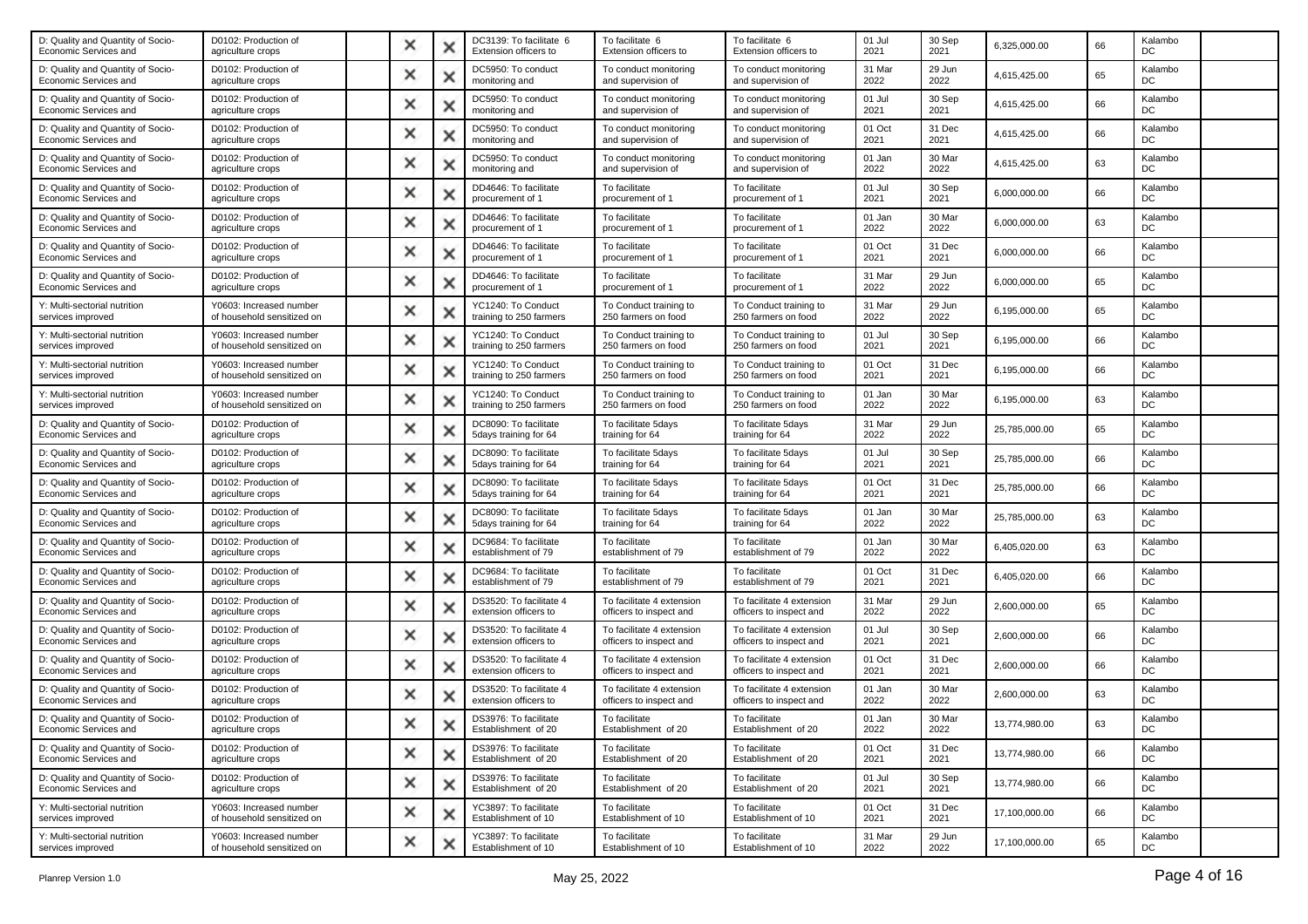| Y0603: Increased number<br>of household sensitized on | × |   | YC3897: To facilitate<br>Establishment of 10       | To facilitate<br>Establishment of 10                 | To facilitate<br>Establishment of 10                 | 01 Jan<br>2022 | 30 Mar<br>2022 | 17,100,000.00 | 63 | Kalambo<br>DC |            |
|-------------------------------------------------------|---|---|----------------------------------------------------|------------------------------------------------------|------------------------------------------------------|----------------|----------------|---------------|----|---------------|------------|
| Y0603: Increased number<br>of household sensitized on | × |   | YC3897: To facilitate<br>Establishment of 10       | To facilitate<br>Establishment of 10                 | To facilitate<br>Establishment of 10                 | 01 Jul<br>2021 | 30 Sep<br>2021 | 17,100,000.00 | 66 | Kalambo<br>DC |            |
| Y0603: Increased number<br>of household sensitized on | × |   | YS3658: To facilitate<br>Establishment of 6 farm   | To facilitate<br>Establishment of 6 farm             | To facilitate<br>Establishment of 6 farm             | 01 Oct<br>2021 | 31 Dec<br>2021 | 4,152,375.00  | 66 | Kalambo<br>DC |            |
| Y0603: Increased number<br>of household sensitized on | × |   | YS3658: To facilitate<br>Establishment of 6 farm   | To facilitate<br>Establishment of 6 farm             | To facilitate<br>Establishment of 6 farm             | 01 Jan<br>2022 | 30 Mar<br>2022 | 4,152,375.00  | 63 | Kalambo<br>DC |            |
| Y0603: Increased number<br>of household sensitized on | × | х | YS3658: To facilitate<br>Establishment of 6 farm   | To facilitate<br>Establishment of 6 farm             | To facilitate<br>Establishment of 6 farm             | 01 Jul<br>2021 | 30 Sep<br>2021 | 4,152,375.00  | 66 | Kalambo<br>DC |            |
| C4302: Savings and credit<br>Cooperative societies    | × | x | CC1544: To facilitate 2<br>cooperative officers to | To facilitate 2<br>cooperative officers to           | To facilitate 2<br>cooperative officers to           | 01 Oct<br>2021 | 31 Dec<br>2021 | 2,675,000.00  | 66 | Kalambo<br>DC |            |
| C4302: Savings and credit<br>Cooperative societies    | × |   | CC1544: To facilitate 2<br>cooperative officers to | To facilitate 2<br>cooperative officers to           | To facilitate 2<br>cooperative officers to           | 01 Jul<br>2021 | 30 Sep<br>2021 | 2,675,000.00  | 66 | Kalambo<br>DC |            |
| C4302: Savings and credit<br>Cooperative societies    | × |   | CC1544: To facilitate 2<br>cooperative officers to | To facilitate 2<br>cooperative officers to           | To facilitate 2<br>cooperative officers to           | 31 Mar<br>2022 | 29 Jun<br>2022 | 2,675,000.00  | 65 | Kalambo<br>DC |            |
| C4302: Savings and credit<br>Cooperative societies    | × |   | CC1544: To facilitate 2<br>cooperative officers to | To facilitate 2<br>cooperative officers to           | To facilitate 2<br>cooperative officers to           | 01 Jan<br>2022 | 30 Mar<br>2022 | 2,675,000.00  | 63 | Kalambo<br>DC |            |
| D0102: Production of<br>agriculture crops             | × |   | DD5850: To facilitate<br>rehabilitation of Msanzi  | To facilitate<br>rehabilitation of Msanzi            | To facilitate<br>rehabilitation of Msanzi            | 01 Jan<br>2022 | 30 Mar<br>2022 | 10,000,000.00 | 63 | Kalambo<br>DC |            |
| D0102: Production of<br>agriculture crops             | × |   | DD5850: To facilitate<br>rehabilitation of Msanzi  | To facilitate<br>rehabilitation of Msanzi            | To facilitate<br>rehabilitation of Msanzi            | 01 Jul<br>2021 | 30 Sep<br>2021 | 10,000,000.00 | 66 | Kalambo<br>DC |            |
| D0102: Production of<br>agriculture crops             | × | x | DD5850: To facilitate<br>rehabilitation of Msanzi  | To facilitate<br>rehabilitation of Msanzi            | To facilitate<br>rehabilitation of Msanzi            | 31 Mar<br>2022 | 29 Jun<br>2022 | 10,000,000.00 | 65 | Kalambo<br>DC |            |
| D0102: Production of<br>agriculture crops             | × |   | DD5850: To facilitate<br>rehabilitation of Msanzi  | To facilitate<br>rehabilitation of Msanzi            | To facilitate<br>rehabilitation of Msanzi            | 01 Oct<br>2021 | 31 Dec<br>2021 | 10,000,000.00 | 66 | Kalambo<br>DC |            |
| D0102: Production of<br>agriculture crops             | × |   | DD7629: To facilitate<br>rehabilitation of wall of | To facilitate<br>rehabilitation of wall of           | To facilitate<br>rehabilitation of wall of           | 31 Mar<br>2022 | 29 Jun<br>2022 | 28,372,200.00 | 65 | Kalambo<br>DC |            |
| D0102: Production of<br>agriculture crops             | × |   | DD7629: To facilitate<br>rehabilitation of wall of | To facilitate<br>rehabilitation of wall of           | To facilitate<br>rehabilitation of wall of           | 01 Jul<br>2021 | 30 Sep<br>2021 | 28,372,200.00 | 66 | Kalambo<br>DC |            |
| D0102: Production of<br>agriculture crops             | × |   | DD7629: To facilitate<br>rehabilitation of wall of | To facilitate<br>rehabilitation of wall of           | To facilitate<br>rehabilitation of wall of           | 01 Oct<br>2021 | 31 Dec<br>2021 | 28,372,200.00 | 66 | Kalambo<br>DC |            |
| D0102: Production of<br>agriculture crops             | × |   | DD7629: To facilitate<br>rehabilitation of wall of | To facilitate<br>rehabilitation of wall of           | To facilitate<br>rehabilitation of wall of           | 01 Jan<br>2022 | 30 Mar<br>2022 | 28,372,200.00 | 63 | Kalambo<br>DC |            |
| C2302: School<br>infrastructure in Primary            | × | × | CD5716: To facilitate<br>completion of two (2)     | To facilitate completion<br>of two (2) classrooms at | To facilitate completion<br>of two (2) classrooms at | 01 Jan<br>2022 | 30 Mar<br>2022 | 24,000,000.00 | 63 | Kalambo<br>DC | <b>SLO</b> |
| C2302: School<br>infrastructure in Primary            | × |   | CD5716: To facilitate<br>completion of two (2)     | To facilitate completion<br>of two (2) classrooms at | To facilitate completion<br>of two (2) classrooms at | 31 Mar<br>2022 | 29 Jun<br>2022 | 24,000,000.00 | 65 | Kalambo<br>DC | <b>SLO</b> |
| C2302: School<br>infrastructure in Primary            | × |   | CD5716: To facilitate<br>completion of two (2)     | To facilitate completion<br>of two (2) classrooms at | To facilitate completion<br>of two (2) classrooms at | 01 Jul<br>2021 | 30 Sep<br>2021 | 24,000,000.00 | 66 | Kalambo<br>DC | <b>SLO</b> |
| C2302: School<br>infrastructure in Primary            | × | × | CD5716: To facilitate<br>completion of two (2)     | To facilitate completion<br>of two (2) classrooms at | To facilitate completion<br>of two (2) classrooms at | 01 Oct<br>2021 | 31 Dec<br>2021 | 24,000,000.00 | 66 | Kalambo<br>DC | <b>SLO</b> |
| C2302: School<br>infrastructure in Primary            | × |   | CD6431: To facilitate<br>completion of two 2       | To facilitate completion<br>of two 2 classrooms at   | To facilitate completion<br>of two 2 classrooms at   | 31 Mar<br>2022 | 29 Jun<br>2022 | 24,000,000.00 | 65 | Kalambo<br>DC | <b>SLO</b> |
| C2302: School<br>infrastructure in Primary            | × |   | CD6431: To facilitate<br>completion of two 2       | To facilitate completion<br>of two 2 classrooms at   | To facilitate completion<br>of two 2 classrooms at   | 01 Jul<br>2021 | 30 Sep<br>2021 | 24,000,000.00 | 66 | Kalambo<br>DC | <b>SLO</b> |
| C2302: School<br>infrastructure in Primary            |   |   | CD6431: To facilitate<br>completion of two 2       | To facilitate completion<br>of two 2 classrooms at   | To facilitate completion<br>of two 2 classrooms at   | 01 Oct<br>2021 | 31 Dec<br>2021 | 24,000,000.00 | 66 | Kalambo<br>DC | <b>SLO</b> |
| C2302: School<br>infrastructure in Primary            | × | × | CD6431: To facilitate<br>completion of two 2       | To facilitate completion<br>of two 2 classrooms at   | To facilitate completion<br>of two 2 classrooms at   | 01 Jan<br>2022 | 30 Mar<br>2022 | 24,000,000.00 | 63 | Kalambo<br>DC | <b>SLO</b> |
| C2501: Infrastructures in<br>Secondary schools        | × | х | CD6253: To facilitate<br>Supervision and follow-   | To facilitate Supervision<br>and follow-up of SEQUIP | To facilitate Supervision<br>and follow-up of SEQUIP | 01 Oct<br>2021 | 31 Dec<br>2021 | 10,000,000.00 | 66 | Kalambo<br>DC | <b>SLO</b> |
| C2501: Infrastructures in<br>Secondary schools        | × | × | CD6253: To facilitate<br>Supervision and follow-   | To facilitate Supervision<br>and follow-up of SEQUIP | To facilitate Supervision<br>and follow-up of SEQUIP | 01 Jul<br>2021 | 30 Sep<br>2021 | 10,000,000.00 | 66 | Kalambo<br>DC | <b>SLO</b> |
| C2501: Infrastructures in<br>Secondary schools        | × |   | CD6253: To facilitate<br>Supervision and follow-   | To facilitate Supervision<br>and follow-up of SEQUIP | To facilitate Supervision<br>and follow-up of SEQUIP | 01 Jan<br>2022 | 30 Mar<br>2022 | 10,000,000.00 | 63 | Kalambo<br>DC | <b>SLO</b> |
|                                                       |   |   |                                                    |                                                      |                                                      |                |                |               |    |               |            |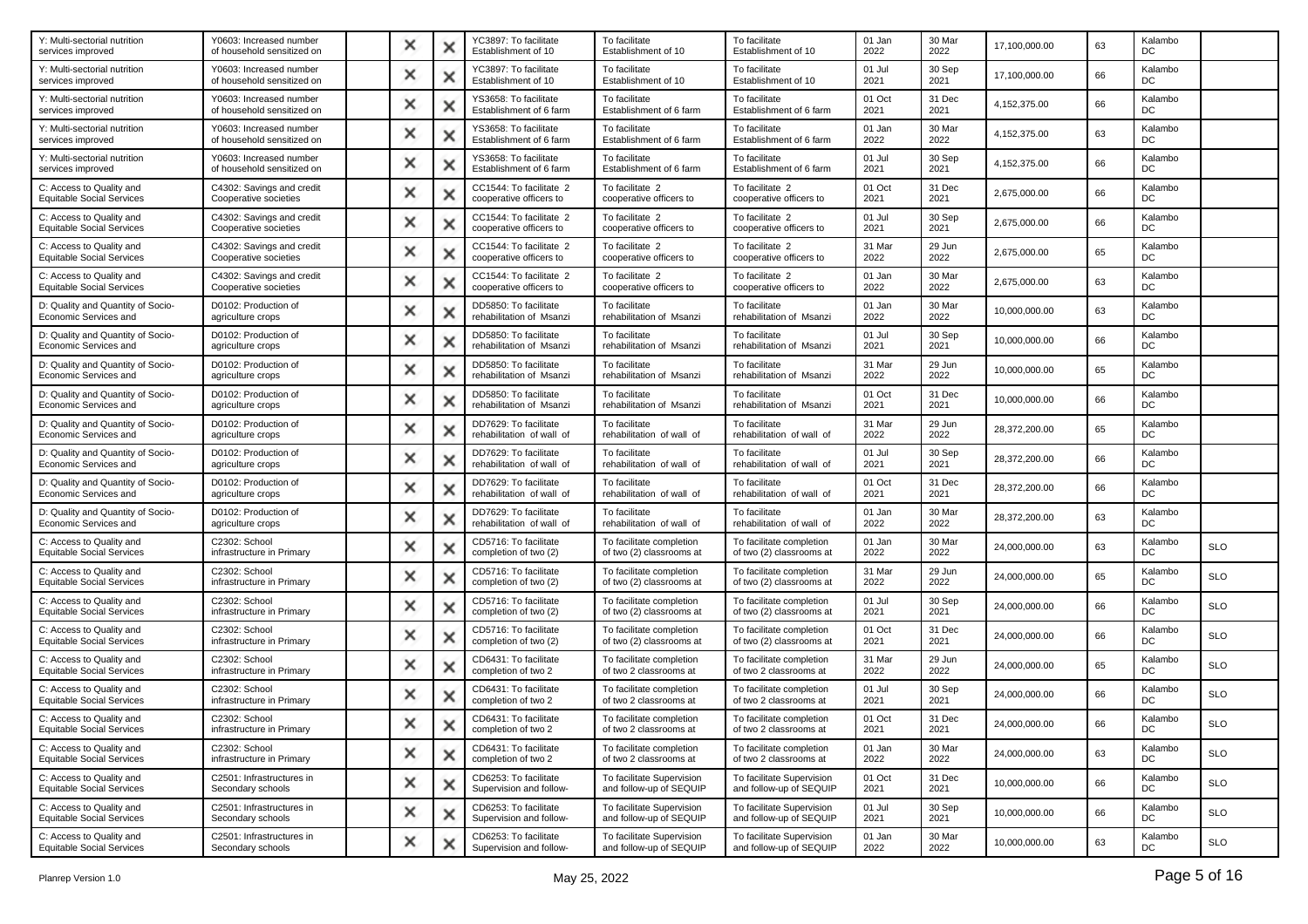| C2501: Infrastructures in<br>Secondary schools       | × |   | CD6253: To facilitate<br>Supervision and follow- | To facilitate Supervision<br>and follow-up of SEQUIP | To facilitate Supervision<br>and follow-up of SEQUIP | 31 Mar<br>2022 | 29 Jun<br>2022 | 10,000,000.00 | 65 | Kalambo<br>DC | <b>SLO</b> |
|------------------------------------------------------|---|---|--------------------------------------------------|------------------------------------------------------|------------------------------------------------------|----------------|----------------|---------------|----|---------------|------------|
| C2501: Infrastructures in<br>Secondary schools       | × |   | CD7751: To facilitate<br>completion of two (2)   | To facilitate completion<br>of two (2) classrooms    | To facilitate completion<br>of two (2) classrooms    | 31 Mar<br>2022 | 29 Jun<br>2022 | 25.000.000.00 | 65 | Kalambo<br>DC | <b>SLO</b> |
| C2501: Infrastructures in<br>Secondary schools       | × | × | CD7751: To facilitate<br>completion of two (2)   | To facilitate completion<br>of two (2) classrooms    | To facilitate completion<br>of two (2) classrooms    | 01 Jul<br>2021 | 30 Sep<br>2021 | 25,000,000.00 | 66 | Kalambo<br>DC | <b>SLO</b> |
| C2501: Infrastructures in<br>Secondary schools       | × |   | CD7751: To facilitate<br>completion of two (2)   | To facilitate completion<br>of two (2) classrooms    | To facilitate completion<br>of two (2) classrooms    | 01 Oct<br>2021 | 31 Dec<br>2021 | 25,000,000.00 | 66 | Kalambo<br>DC | <b>SLO</b> |
| C2501: Infrastructures in<br>Secondary schools       | × | ж | CD7751: To facilitate<br>completion of two (2)   | To facilitate completion<br>of two (2) classrooms    | To facilitate completion<br>of two (2) classrooms    | 01 Jan<br>2022 | 30 Mar<br>2022 | 25,000,000.00 | 63 | Kalambo<br>DC | <b>SLO</b> |
| C2501: Infrastructures in<br>Secondary schools       | × | х | CD8686: To facilitate<br>completion of two (2)   | To facilitate completion<br>of two (2) classrooms    | To facilitate completion<br>of two (2) classrooms    | 01 Jul<br>2021 | 30 Sep<br>2021 | 25,000,000.00 | 66 | Kalambo<br>DC | <b>SLO</b> |
| C2501: Infrastructures in<br>Secondary schools       | × |   | CD8686: To facilitate<br>completion of two (2)   | To facilitate completion<br>of two (2) classrooms    | To facilitate completion<br>of two (2) classrooms    | 31 Mar<br>2022 | 29 Jun<br>2022 | 25,000,000.00 | 65 | Kalambo<br>DC | <b>SLO</b> |
| C2501: Infrastructures in<br>Secondary schools       | × |   | CD8686: To facilitate<br>completion of two (2)   | To facilitate completion<br>of two (2) classrooms    | To facilitate completion<br>of two (2) classrooms    | 01 Jan<br>2022 | 30 Mar<br>2022 | 25,000,000.00 | 63 | Kalambo<br>DC | <b>SLO</b> |
| C2501: Infrastructures in<br>Secondary schools       | × | × | CD8686: To facilitate<br>completion of two (2)   | To facilitate completion<br>of two (2) classrooms    | To facilitate completion<br>of two (2) classrooms    | 01 Oct<br>2021 | 31 Dec<br>2021 | 25,000,000.00 | 66 | Kalambo<br>DC | <b>SLO</b> |
| A0106: New HIV and AIDS<br>infections reduced from   | × |   | AC4790: To conduct 4<br>days biannual follow up  | To conduct 4 days<br>biannual follow up on           | To conduct 4 days<br>biannual follow up on           | 31 Mar<br>2022 | 29 Jun<br>2022 | 3,262,000.00  | 65 | Kalambo<br>DC |            |
| A0106: New HIV and AIDS<br>infections reduced from   | × |   | AC4790: To conduct 4<br>days biannual follow up  | To conduct 4 days<br>biannual follow up on           | To conduct 4 days<br>biannual follow up on           | 01 Oct<br>2021 | 31 Dec<br>2021 | 3,262,000.00  | 66 | Kalambo<br>DC |            |
| A0106: New HIV and AIDS<br>infections reduced from   | × | × | AS1339: To conduct 5<br>days mentorship to 10    | To conduct 5 days<br>mentorship to 10 PMTCT          | To conduct 5 days<br>mentorship to 10 PMTCT          | 01 Jan<br>2022 | 30 Mar<br>2022 | 3,379,000.00  | 63 | Kalambo<br>DC |            |
| A0106: New HIV and AIDS<br>infections reduced from   | × |   | AS1339: To conduct 5<br>days mentorship to 10    | To conduct 5 days<br>mentorship to 10 PMTCT          | To conduct 5 days<br>mentorship to 10 PMTCT          | 01 Oct<br>2021 | 31 Dec<br>2021 | 3,379,000.00  | 66 | Kalambo<br>DC |            |
| A0106: New HIV and AIDS<br>infections reduced from   | × |   | AS1339: To conduct 5<br>days mentorship to 10    | To conduct 5 days<br>mentorship to 10 PMTCT          | To conduct 5 days<br>mentorship to 10 PMTCT          | 01 Jul<br>2021 | 30 Sep<br>2021 | 3,379,000.00  | 66 | Kalambo<br>DC |            |
| A0106: New HIV and AIDS<br>infections reduced from   | × | × | AS1339: To conduct 5<br>days mentorship to 10    | To conduct 5 days<br>mentorship to 10 PMTCT          | To conduct 5 days<br>mentorship to 10 PMTCT          | 31 Mar<br>2022 | 29 Jun<br>2022 | 3,379,000.00  | 65 | Kalambo<br>DC |            |
| A0106: New HIV and AIDS<br>infections reduced from   | × |   | AS3188: To conduct 5<br>days quarterly           | To conduct 5 days<br>quarterly supervision to        | To conduct 5 days<br>quarterly supervision to        | 31 Mar<br>2022 | 29 Jun<br>2022 | 5,500,000.00  | 65 | Kalambo<br>DC |            |
| A0106: New HIV and AIDS<br>infections reduced from   | × |   | AS3188: To conduct 5<br>days quarterly           | To conduct 5 days<br>quarterly supervision to        | To conduct 5 days<br>quarterly supervision to        | 01 Jul<br>2021 | 30 Sep<br>2021 | 5,500,000.00  | 66 | Kalambo<br>DC |            |
| A0106: New HIV and AIDS<br>infections reduced from   | × | × | AS3188: To conduct 5<br>days quarterly           | To conduct 5 days<br>quarterly supervision to        | To conduct 5 days<br>quarterly supervision to        | 01 Oct<br>2021 | 31 Dec<br>2021 | 5,500,000.00  | 66 | Kalambo<br>DC |            |
| A0106: New HIV and AIDS<br>infections reduced from   | × |   | AS3188: To conduct 5<br>days quarterly           | To conduct 5 days<br>quarterly supervision to        | To conduct 5 days<br>quarterly supervision to        | 01 Jan<br>2022 | 30 Mar<br>2022 | 5,500,000.00  | 63 | Kalambo<br>DC |            |
| A0106: New HIV and AIDS<br>infections reduced from   | × |   | AS5378: To conduct 5<br>days quarterly outreach  | To conduct 5 days<br>quarterly outreach of           | To conduct 5 days<br>quarterly outreach of           | 01 Oct<br>2021 | 31 Dec<br>2021 | 4,200,000.00  | 66 | Kalambo<br>DC |            |
| A0106: New HIV and AIDS<br>infections reduced from   | × | × | AS5378: To conduct 5<br>days quarterly outreach  | To conduct 5 days<br>quarterly outreach of           | To conduct 5 days<br>quarterly outreach of           | 01 Jul<br>2021 | 30 Sep<br>2021 | 4,200,000.00  | 66 | Kalambo<br>DC |            |
| A0106: New HIV and AIDS<br>infections reduced from   | × |   | AS5378: To conduct 5<br>days quarterly outreach  | To conduct 5 days<br>quarterly outreach of           | To conduct 5 days<br>quarterly outreach of           | 31 Mar<br>2022 | 29 Jun<br>2022 | 4,200,000.00  | 65 | Kalambo<br>DC |            |
| A0106: New HIV and AIDS<br>infections reduced from   | × |   | AS5378: To conduct 5<br>days quarterly outreach  | To conduct 5 days<br>quarterly outreach of           | To conduct 5 days<br>quarterly outreach of           | 01 Jan<br>2022 | 30 Mar<br>2022 | 4,200,000.00  | 63 | Kalambo<br>DC |            |
| A0106: New HIV and AIDS<br>infections reduced from   |   |   | AS8175: To conduct 5<br>days quarterly data      | To conduct 5 days<br>quarterly data quality          | To conduct 5 days<br>quarterly data quality          | 01 Oct<br>2021 | 31 Dec<br>2021 | 5,140,000.00  | 66 | Kalambo<br>DC |            |
| A0106: New HIV and AIDS<br>infections reduced from   | × | × | AS8175: To conduct 5<br>days quarterly data      | To conduct 5 days<br>quarterly data quality          | To conduct 5 days<br>quarterly data quality          | 01 Jul<br>2021 | 30 Sep<br>2021 | 5,140,000.00  | 66 | Kalambo<br>DC |            |
| A0106: New HIV and AIDS<br>infections reduced from   | × | × | AS8175: To conduct 5<br>days quarterly data      | To conduct 5 days<br>quarterly data quality          | To conduct 5 days<br>quarterly data quality          | 31 Mar<br>2022 | 29 Jun<br>2022 | 5,140,000.00  | 65 | Kalambo<br>DC |            |
| A0106: New HIV and AIDS<br>infections reduced from   | × | × | AS8175: To conduct 5<br>days quarterly data      | To conduct 5 days<br>quarterly data quality          | To conduct 5 days<br>quarterly data quality          | 01 Jan<br>2022 | 30 Mar<br>2022 | 5,140,000.00  | 63 | Kalambo<br>DC |            |
| A0201: Prevalence rate of<br>HIV/AIDS among OPD case | × |   | AC6012: To conduct 7<br>days per 8 monthly       | To conduct 7 days per 8<br>monthly mentorship on     | To conduct 7 days per 8<br>monthly mentorship on     | 01 Oct<br>2021 | 31 Dec<br>2021 | 4,480,000.00  | 66 | Kalambo<br>DC |            |
|                                                      |   |   |                                                  |                                                      |                                                      |                |                |               |    |               |            |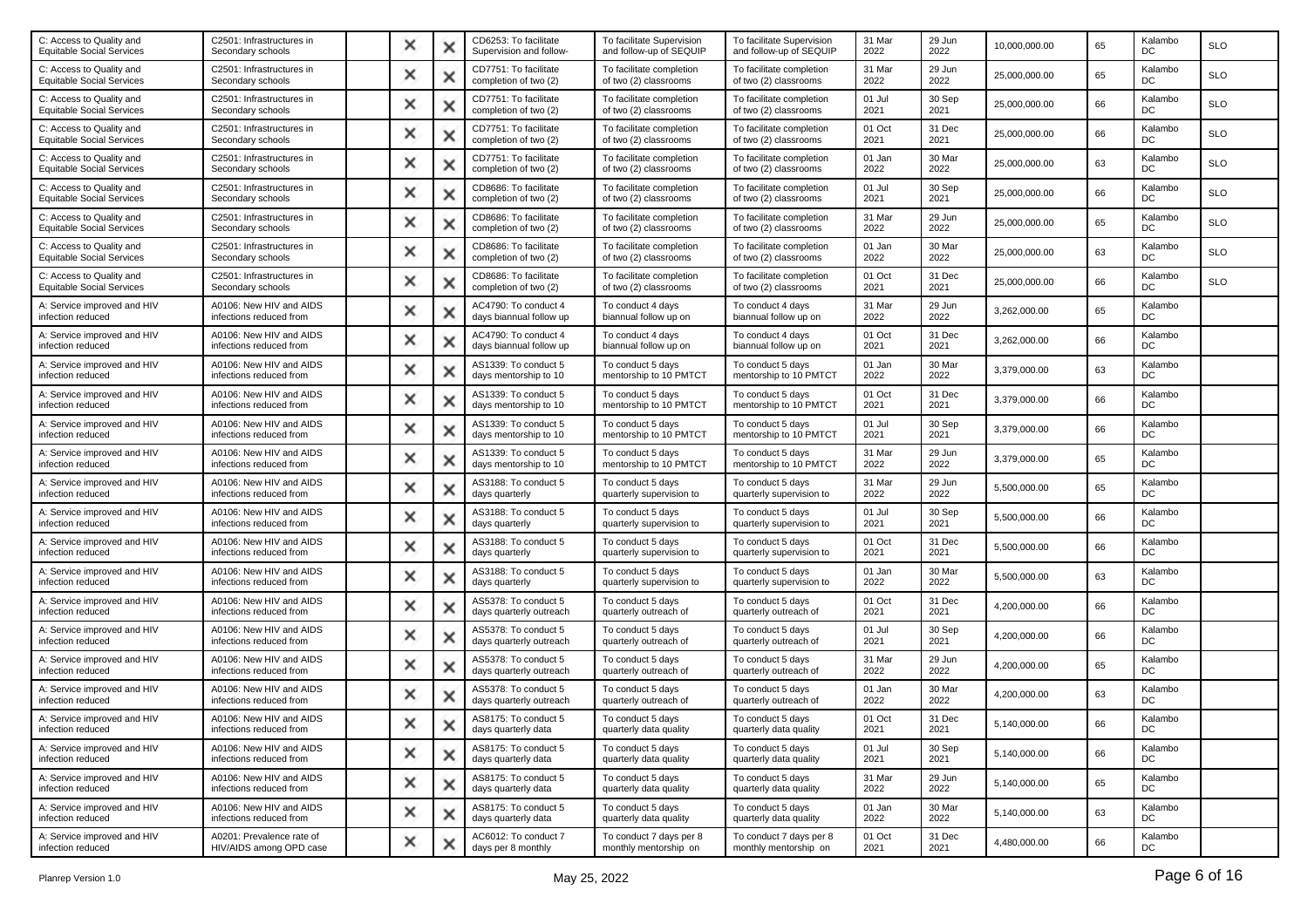| A: Service improved and HIV<br>infection reduced | A0201: Prevalence rate of<br>HIV/AIDS among OPD case | × | x | AC6012: To conduct 7<br>days per 8 monthly       | To conduct 7 days per 8<br>monthly mentorship on   | To conduct 7 days per 8<br>monthly mentorship on   | 01 Jan<br>2022 | 30 Mar<br>2022 | 4,480,000.00 | 63 | Kalambo<br>DC |    |
|--------------------------------------------------|------------------------------------------------------|---|---|--------------------------------------------------|----------------------------------------------------|----------------------------------------------------|----------------|----------------|--------------|----|---------------|----|
| A: Service improved and HIV<br>infection reduced | A0201: Prevalence rate of<br>HIV/AIDS among OPD case | × | х | AC6012: To conduct 7<br>days per 8 monthly       | To conduct 7 days per 8<br>monthly mentorship on   | To conduct 7 days per 8<br>monthly mentorship on   | 31 Mar<br>2022 | 29 Jun<br>2022 | 4,480,000.00 | 65 | Kalambo<br>DC |    |
| A: Service improved and HIV<br>infection reduced | A0201: Prevalence rate of<br>HIV/AIDS among OPD case | × | × | AC6012: To conduct 7<br>days per 8 monthly       | To conduct 7 days per 8<br>monthly mentorship on   | To conduct 7 days per 8<br>monthly mentorship on   | 01 Jul<br>2021 | 30 Sep<br>2021 | 4,480,000.00 | 66 | Kalambo<br>DC |    |
| A: Service improved and HIV<br>infection reduced | A0201: Prevalence rate of<br>HIV/AIDS among OPD case | × |   | AC8293: To conduct 3<br>days biannual MC         | To conduct 3 days<br>biannual MC Cohort            | To conduct 3 days<br>biannual MC Cohort            | 01 Jan<br>2022 | 30 Mar<br>2022 | 1,090,000.00 | 63 | Kalambo<br>DC |    |
| A: Service improved and HIV<br>infection reduced | A0201: Prevalence rate of<br>HIV/AIDS among OPD case | × | х | AC8293: To conduct 3<br>days biannual MC         | To conduct 3 days<br>biannual MC Cohort            | To conduct 3 days<br>biannual MC Cohort            | 01 Jul<br>2021 | 30 Sep<br>2021 | 1,090,000.00 | 66 | Kalambo<br>DC |    |
| A: Service improved and HIV<br>infection reduced | A0201: Prevalence rate of<br>HIV/AIDS among OPD case | × | × | AC8582: To conduct 6<br>month mobile CTC         | To conduct 6 month<br>mobile CTC clinics           | To conduct 6 month<br>mobile CTC clinics           | 01 Oct<br>2021 | 31 Dec<br>2021 | 6,000,000.00 | 66 | Kalambo<br>DC |    |
| A: Service improved and HIV<br>infection reduced | A0201: Prevalence rate of<br>HIV/AIDS among OPD case | × | x | AC8582: To conduct 6<br>month mobile CTC         | To conduct 6 month<br>mobile CTC clinics           | To conduct 6 month<br>mobile CTC clinics           | 01 Jul<br>2021 | 30 Sep<br>2021 | 6,000,000.00 | 66 | Kalambo<br>DC |    |
| A: Service improved and HIV<br>infection reduced | A0201: Prevalence rate of<br>HIV/AIDS among OPD case | × | х | AC8582: To conduct 6<br>month mobile CTC         | To conduct 6 month<br>mobile CTC clinics           | To conduct 6 month<br>mobile CTC clinics           | 01 Jan<br>2022 | 30 Mar<br>2022 | 6,000,000.00 | 63 | Kalambo<br>DC |    |
| A: Service improved and HIV<br>infection reduced | A0201: Prevalence rate of<br>HIV/AIDS among OPD case | × | × | AC8582: To conduct 6<br>month mobile CTC         | To conduct 6 month<br>mobile CTC clinics           | To conduct 6 month<br>mobile CTC clinics           | 31 Mar<br>2022 | 29 Jun<br>2022 | 6,000,000.00 | 65 | Kalambo<br>DC |    |
| A: Service improved and HIV<br>infection reduced | A0201: Prevalence rate of<br>HIV/AIDS among OPD case | × | × | AC9179: To conduct 5<br>days quarterly           | To conduct 5 days<br>quarterly supportive          | To conduct 5 days<br>quarterly supportive          | 01 Jul<br>2021 | 30 Sep<br>2021 | 5,500,000.00 | 66 | Kalambo<br>DC |    |
| A: Service improved and HIV<br>infection reduced | A0201: Prevalence rate of<br>HIV/AIDS among OPD case | × | x | AC9179: To conduct 5<br>days quarterly           | To conduct 5 days<br>quarterly supportive          | To conduct 5 days<br>quarterly supportive          | 31 Mar<br>2022 | 29 Jun<br>2022 | 5,500,000.00 | 65 | Kalambo<br>DC |    |
| A: Service improved and HIV<br>infection reduced | A0201: Prevalence rate of<br>HIV/AIDS among OPD case | × | x | AC9179: To conduct 5<br>days quarterly           | To conduct 5 days<br>quarterly supportive          | To conduct 5 days<br>quarterly supportive          | 01 Jan<br>2022 | 30 Mar<br>2022 | 5,500,000.00 | 63 | Kalambo<br>DC |    |
| A: Service improved and HIV<br>infection reduced | A0201: Prevalence rate of<br>HIV/AIDS among OPD case | × | × | AC9179: To conduct 5<br>days quarterly           | To conduct 5 days<br>quarterly supportive          | To conduct 5 days<br>quarterly supportive          | 01 Oct<br>2021 | 31 Dec<br>2021 | 5,500,000.00 | 66 | Kalambo<br>DC |    |
| A: Service improved and HIV<br>infection reduced | A0201: Prevalence rate of<br>HIV/AIDS among OPD case | × |   | AC9770: To conduct bi<br>annual distribution and | To conduct bi annual<br>distribution and           | To conduct bi annual<br>distribution and           | 01 Oct<br>2021 | 31 Dec<br>2021 | 1.900.000.00 | 66 | Kalambo<br>DC | EN |
| A: Service improved and HIV<br>infection reduced | A0201: Prevalence rate of<br>HIV/AIDS among OPD case | × | × | AC9770: To conduct bi<br>annual distribution and | To conduct bi annual<br>distribution and           | To conduct bi annual<br>distribution and           | 31 Mar<br>2022 | 29 Jun<br>2022 | 1,900,000.00 | 65 | Kalambo<br>DC | EN |
| A: Service improved and HIV<br>infection reduced | A0201: Prevalence rate of<br>HIV/AIDS among OPD case | × |   | AS1256: To conduct<br>quarterly data review      | To conduct quarterly<br>data review meeting by     | To conduct quarterly<br>data review meeting by     | 01 Oct<br>2021 | 31 Dec<br>2021 | 8,644,711.00 | 66 | Kalambo<br>DC |    |
| A: Service improved and HIV<br>infection reduced | A0201: Prevalence rate of<br>HIV/AIDS among OPD case | × | x | AS1256: To conduct<br>quarterly data review      | To conduct quarterly<br>data review meeting by     | To conduct quarterly<br>data review meeting by     | 01 Jul<br>2021 | 30 Sep<br>2021 | 8,644,711.00 | 66 | Kalambo<br>DC |    |
| A: Service improved and HIV<br>infection reduced | A0201: Prevalence rate of<br>HIV/AIDS among OPD case | × | x | AS1256: To conduct<br>quarterly data review      | To conduct quarterly<br>data review meeting by     | To conduct quarterly<br>data review meeting by     | 01 Jan<br>2022 | 30 Mar<br>2022 | 8,644,711.00 | 63 | Kalambo<br>DC |    |
| A: Service improved and HIV<br>infection reduced | A0201: Prevalence rate of<br>HIV/AIDS among OPD case | × | х | AS1256: To conduct<br>quarterly data review      | To conduct quarterly<br>data review meeting by     | To conduct quarterly<br>data review meeting by     | 31 Mar<br>2022 | 29 Jun<br>2022 | 8,644,711.00 | 65 | Kalambo<br>DC |    |
| A: Service improved and HIV<br>infection reduced | A0201: Prevalence rate of<br>HIV/AIDS among OPD case | × | х | AS2014: To conduct 5<br>days quarterly data      | To conduct 5 days<br>quarterly data quality        | To conduct 5 days<br>quarterly data quality        | 01 Jul<br>2021 | 30 Sep<br>2021 | 7,300,000.00 | 66 | Kalambo<br>DC |    |
| A: Service improved and HIV<br>infection reduced | A0201: Prevalence rate of<br>HIV/AIDS among OPD case | × | × | AS2014: To conduct 5<br>days quarterly data      | To conduct 5 days<br>quarterly data quality        | To conduct 5 days<br>quarterly data quality        | 31 Mar<br>2022 | 29 Jun<br>2022 | 7,300,000.00 | 65 | Kalambo<br>DC |    |
| A: Service improved and HIV<br>infection reduced | A0201: Prevalence rate of<br>HIV/AIDS among OPD case | × | x | AS2014: To conduct 5<br>days quarterly data      | To conduct 5 days<br>quarterly data quality        | To conduct 5 days<br>quarterly data quality        | 01 Jan<br>2022 | 30 Mar<br>2022 | 7,300,000.00 | 63 | Kalambo<br>DC |    |
| A: Service improved and HIV<br>infection reduced | A0201: Prevalence rate of<br>HIV/AIDS among OPD case | × | х | AS2014: To conduct 5<br>days quarterly data      | To conduct 5 days<br>quarterly data quality        | To conduct 5 days<br>quarterly data quality        | 01 Oct<br>2021 | 31 Dec<br>2021 | 7,300,000.00 | 66 | Kalambo<br>DC |    |
| A: Service improved and HIV<br>infection reduced | A0201: Prevalence rate of<br>HIV/AIDS among OPD case |   | w | AS2311: TO facilitate<br>monthly Airtime for     | TO facilitate monthly<br>Airtime for DACC,         | TO facilitate monthly<br>Airtime for DACC,         | 01 Jan<br>2022 | 30 Mar<br>2022 | 480,000.00   | 63 | Kalambo<br>DC |    |
| A: Service improved and HIV<br>infection reduced | A0201: Prevalence rate of<br>HIV/AIDS among OPD case | × | × | AS2311: TO facilitate<br>monthly Airtime for     | TO facilitate monthly<br>Airtime for DACC,         | TO facilitate monthly<br>Airtime for DACC,         | 01 Oct<br>2021 | 31 Dec<br>2021 | 480,000.00   | 66 | Kalambo<br>DC |    |
| A: Service improved and HIV<br>infection reduced | A0201: Prevalence rate of<br>HIV/AIDS among OPD case | × | x | AS2311: TO facilitate<br>monthly Airtime for     | TO facilitate monthly<br>Airtime for DACC,         | TO facilitate monthly<br>Airtime for DACC,         | 31 Mar<br>2022 | 29 Jun<br>2022 | 480,000.00   | 65 | Kalambo<br>DC |    |
| A: Service improved and HIV<br>infection reduced | A0201: Prevalence rate of<br>HIV/AIDS among OPD case | × | × | AS2311: TO facilitate<br>monthly Airtime for     | TO facilitate monthly<br>Airtime for DACC.         | TO facilitate monthly<br>Airtime for DACC,         | 01 Jul<br>2021 | 30 Sep<br>2021 | 480,000.00   | 66 | Kalambo<br>DC |    |
| A: Service improved and HIV<br>infection reduced | A0201: Prevalence rate of<br>HIV/AIDS among OPD case | × | × | AS2455: To facilitate<br>quarterly allowances to | To facilitate quarterly<br>allowances to providers | To facilitate quarterly<br>allowances to providers | 01 Jan<br>2022 | 30 Mar<br>2022 | 3,600,000.00 | 63 | Kalambo<br>DC |    |
|                                                  |                                                      |   |   |                                                  |                                                    |                                                    |                |                |              |    |               |    |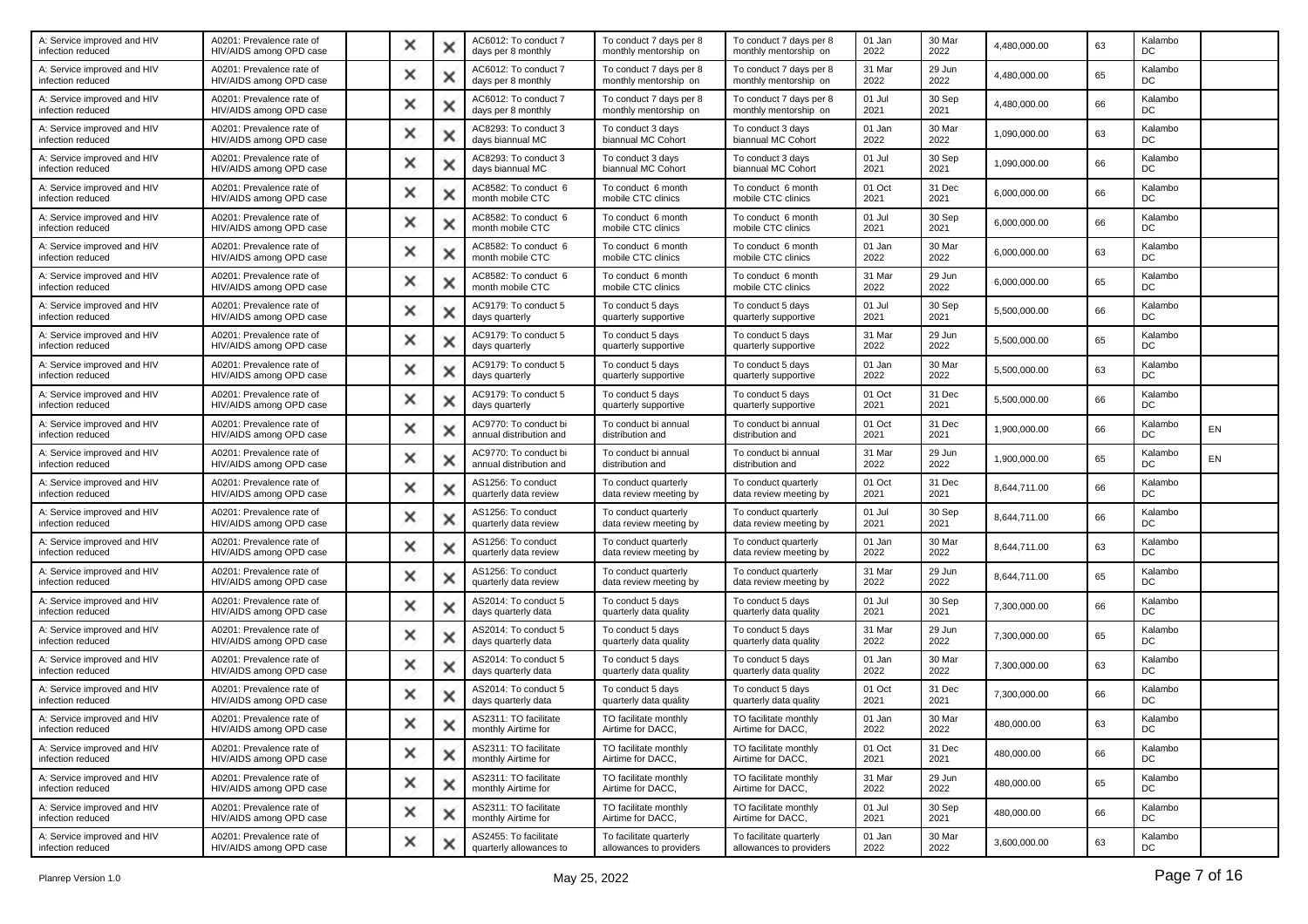| A: Service improved and HIV<br>infection reduced | A0201: Prevalence rate of<br>HIV/AIDS among OPD case | × |   | AS2455: To facilitate<br>quarterly allowances to | To facilitate quarterly<br>allowances to providers | To facilitate quarterly<br>allowances to providers | 31 Mar<br>2022 | 29 Jun<br>2022 | 3,600,000.00  | 65 | Kalambo<br>DC |            |
|--------------------------------------------------|------------------------------------------------------|---|---|--------------------------------------------------|----------------------------------------------------|----------------------------------------------------|----------------|----------------|---------------|----|---------------|------------|
| A: Service improved and HIV<br>infection reduced | A0201: Prevalence rate of<br>HIV/AIDS among OPD case | × | х | AS2455: To facilitate<br>quarterly allowances to | To facilitate quarterly<br>allowances to providers | To facilitate quarterly<br>allowances to providers | 01 Oct<br>2021 | 31 Dec<br>2021 | 3,600,000.00  | 66 | Kalambo<br>DC |            |
| A: Service improved and HIV<br>infection reduced | A0201: Prevalence rate of<br>HIV/AIDS among OPD case | × | × | AS2455: To facilitate<br>quarterly allowances to | To facilitate quarterly<br>allowances to providers | To facilitate quarterly<br>allowances to providers | 01 Jul<br>2021 | 30 Sep<br>2021 | 3,600,000.00  | 66 | Kalambo<br>DC |            |
| A: Service improved and HIV<br>infection reduced | A0201: Prevalence rate of<br>HIV/AIDS among OPD case | × |   | AS2678: To facilitate<br>quarterly supportive    | To facilitate quarterly<br>supportive supervision  | To facilitate quarterly<br>supportive supervision  | 01 Jan<br>2022 | 30 Mar<br>2022 | 3,000,000.00  | 63 | Kalambo<br>DC | <b>DHO</b> |
| A: Service improved and HIV<br>infection reduced | A0201: Prevalence rate of<br>HIV/AIDS among OPD case | × | х | AS2678: To facilitate<br>quarterly supportive    | To facilitate quarterly<br>supportive supervision  | To facilitate quarterly<br>supportive supervision  | 01 Jul<br>2021 | 30 Sep<br>2021 | 3,000,000.00  | 66 | Kalambo<br>DC | <b>DHO</b> |
| A: Service improved and HIV<br>infection reduced | A0201: Prevalence rate of<br>HIV/AIDS among OPD case | × | × | AS2678: To facilitate<br>quarterly supportive    | To facilitate quarterly<br>supportive supervision  | To facilitate quarterly<br>supportive supervision  | 01 Oct<br>2021 | 31 Dec<br>2021 | 3,000,000.00  | 66 | Kalambo<br>DC | DHO        |
| A: Service improved and HIV<br>infection reduced | A0201: Prevalence rate of<br>HIV/AIDS among OPD case | × | x | AS2678: To facilitate<br>quarterly supportive    | To facilitate quarterly<br>supportive supervision  | To facilitate quarterly<br>supportive supervision  | 31 Mar<br>2022 | 29 Jun<br>2022 | 3,000,000.00  | 65 | Kalambo<br>DC | DHO        |
| A: Service improved and HIV<br>infection reduced | A0201: Prevalence rate of<br>HIV/AIDS among OPD case | × | х | AS3697: To conduct HIV<br>prevention quarterly   | To conduct HIV<br>prevention quarterly             | To conduct HIV<br>prevention quarterly             | 31 Mar<br>2022 | 29 Jun<br>2022 | 12,645,000.00 | 65 | Kalambo<br>DC |            |
| A: Service improved and HIV<br>infection reduced | A0201: Prevalence rate of<br>HIV/AIDS among OPD case | × | x | AS3697: To conduct HIV<br>prevention quarterly   | To conduct HIV<br>prevention quarterly             | To conduct HIV<br>prevention quarterly             | 01 Jul<br>2021 | 30 Sep<br>2021 | 12,645,000.00 | 66 | Kalambo<br>DC |            |
| A: Service improved and HIV<br>infection reduced | A0201: Prevalence rate of<br>HIV/AIDS among OPD case | × |   | AS3697: To conduct HIV<br>prevention quarterly   | To conduct HIV<br>prevention quarterly             | To conduct HIV<br>prevention quarterly             | 01 Jan<br>2022 | 30 Mar<br>2022 | 12,645,000.00 | 63 | Kalambo<br>DC |            |
| A: Service improved and HIV<br>infection reduced | A0201: Prevalence rate of<br>HIV/AIDS among OPD case | × | x | AS3697: To conduct HIV<br>prevention quarterly   | To conduct HIV<br>prevention quarterly             | To conduct HIV<br>prevention quarterly             | 01 Oct<br>2021 | 31 Dec<br>2021 | 12,645,000.00 | 66 | Kalambo<br>DC |            |
| A: Service improved and HIV<br>infection reduced | A0201: Prevalence rate of<br>HIV/AIDS among OPD case | × | x | AS4084: To facilitate 5<br>days monthly VMMC     | To facilitate 5 davs<br>monthly VMMC outreach      | To facilitate 5 days<br>monthly VMMC outreach      | 01 Oct<br>2021 | 31 Dec<br>2021 | 20,129,844.00 | 66 | Kalambo<br>DC |            |
| A: Service improved and HIV<br>infection reduced | A0201: Prevalence rate of<br>HIV/AIDS among OPD case | × |   | AS4084: To facilitate 5<br>days monthly VMMC     | To facilitate 5 days<br>monthly VMMC outreach      | To facilitate 5 days<br>monthly VMMC outreach      | 31 Mar<br>2022 | 29 Jun<br>2022 | 20,129,844.00 | 65 | Kalambo<br>DC |            |
| A: Service improved and HIV<br>infection reduced | A0201: Prevalence rate of<br>HIV/AIDS among OPD case | × | х | AS4084: To facilitate 5<br>days monthly VMMC     | To facilitate 5 days<br>monthly VMMC outreach      | To facilitate 5 days<br>monthly VMMC outreach      | 01 Jul<br>2021 | 30 Sep<br>2021 | 20.129.844.00 | 66 | Kalambo<br>DC |            |
| A: Service improved and HIV<br>infection reduced | A0201: Prevalence rate of<br>HIV/AIDS among OPD case | × | x | AS4084: To facilitate 5<br>days monthly VMMC     | To facilitate 5 days<br>monthly VMMC outreach      | To facilitate 5 days<br>monthly VMMC outreach      | 01 Jan<br>2022 | 30 Mar<br>2022 | 20,129,844.00 | 63 | Kalambo<br>DC |            |
| A: Service improved and HIV<br>infection reduced | A0201: Prevalence rate of<br>HIV/AIDS among OPD case | × |   | AS4253: To facilitate<br>quarterly procurement   | To facilitate quarterly<br>procurement of office   | To facilitate quarterly<br>procurement of office   | 31 Mar<br>2022 | 29 Jun<br>2022 | 25,520,000.00 | 65 | Kalambo<br>DC |            |
| A: Service improved and HIV<br>infection reduced | A0201: Prevalence rate of<br>HIV/AIDS among OPD case | × | × | AS4253: To facilitate<br>quarterly procurement   | To facilitate quarterly<br>procurement of office   | To facilitate quarterly<br>procurement of office   | 01 Jul<br>2021 | 30 Sep<br>2021 | 25,520,000.00 | 66 | Kalambo<br>DC |            |
| A: Service improved and HIV<br>infection reduced | A0201: Prevalence rate of<br>HIV/AIDS among OPD case | × | x | AS4253: To facilitate<br>quarterly procurement   | To facilitate quarterly<br>procurement of office   | To facilitate quarterly<br>procurement of office   | 01 Oct<br>2021 | 31 Dec<br>2021 | 25,520,000.00 | 66 | Kalambo<br>DC |            |
| A: Service improved and HIV<br>infection reduced | A0201: Prevalence rate of<br>HIV/AIDS among OPD case | × |   | AS4253: To facilitate<br>quarterly procurement   | To facilitate quarterly<br>procurement of office   | To facilitate quarterly<br>procurement of office   | 01 Jan<br>2022 | 30 Mar<br>2022 | 25,520,000.00 | 63 | Kalambo<br>DC |            |
| A: Service improved and HIV<br>infection reduced | A0201: Prevalence rate of<br>HIV/AIDS among OPD case | × | х | AS4573: To facilitate<br>maintenance of 20       | To facilitate<br>maintenance of 20                 | To facilitate<br>maintenance of 20                 | 01 Jul<br>2021 | 30 Sep<br>2021 | 1,200,000.00  | 66 | Kalambo<br>DC |            |
| A: Service improved and HIV<br>infection reduced | A0201: Prevalence rate of<br>HIV/AIDS among OPD case | × | x | AS4573: To facilitate<br>maintenance of 20       | To facilitate<br>maintenance of 20                 | To facilitate<br>maintenance of 20                 | 31 Mar<br>2022 | 29 Jun<br>2022 | 1,200,000.00  | 65 | Kalambo<br>DC |            |
| A: Service improved and HIV<br>infection reduced | A0201: Prevalence rate of<br>HIV/AIDS among OPD case | × | × | AS4573: To facilitate<br>maintenance of 20       | To facilitate<br>maintenance of 20                 | To facilitate<br>maintenance of 20                 | 01 Oct<br>2021 | 31 Dec<br>2021 | 1,200,000.00  | 66 | Kalambo<br>DC |            |
| A: Service improved and HIV<br>infection reduced | A0201: Prevalence rate of<br>HIV/AIDS among OPD case | × | х | AS4573: To facilitate<br>maintenance of 20       | To facilitate<br>maintenance of 20                 | To facilitate<br>maintenance of 20                 | 01 Jan<br>2022 | 30 Mar<br>2022 | 1,200,000.00  | 63 | Kalambo<br>DC |            |
| A: Service improved and HIV<br>infection reduced | A0201: Prevalence rate of<br>HIV/AIDS among OPD case |   | v | AS5257: To conduct<br>biannual TB District       | To conduct biannual TB<br>District Meeting by June | To conduct biannual TB<br>District Meeting by June | 31 Mar<br>2022 | 29 Jun<br>2022 | 2.308.000.00  | 65 | Kalambo<br>DC | DHO        |
| A: Service improved and HIV<br>infection reduced | A0201: Prevalence rate of<br>HIV/AIDS among OPD case | × | × | AS5257: To conduct<br>biannual TB District       | To conduct biannual TB<br>District Meeting by June | To conduct biannual TB<br>District Meeting by June | 01 Oct<br>2021 | 31 Dec<br>2021 | 2,308,000.00  | 66 | Kalambo<br>DC | <b>DHO</b> |
| A: Service improved and HIV<br>infection reduced | A0201: Prevalence rate of<br>HIV/AIDS among OPD case | × | × | AS5257: To conduct<br>biannual TB District       | To conduct biannual TB<br>District Meeting by June | To conduct biannual TB<br>District Meeting by June | 01 Jan<br>2022 | 30 Mar<br>2022 | 2,308,000.00  | 63 | Kalambo<br>DC | DHO        |
| A: Service improved and HIV<br>infection reduced | A0201: Prevalence rate of<br>HIV/AIDS among OPD case | × | × | AS5257: To conduct<br>biannual TB District       | To conduct biannual TB<br>District Meeting by June | To conduct biannual TB<br>District Meeting by June | 01 Jul<br>2021 | 30 Sep<br>2021 | 2,308,000.00  | 66 | Kalambo<br>DC | <b>DHO</b> |
| A: Service improved and HIV<br>infection reduced | A0201: Prevalence rate of<br>HIV/AIDS among OPD case | × | × | AS5997: To facilitate<br>quarterly provision of  | To facilitate quarterly<br>provision of airtime to | To facilitate quarterly<br>provision of airtime to | 01 Jul<br>2021 | 30 Sep<br>2021 | 520,000.00    | 66 | Kalambo<br>DC |            |
|                                                  |                                                      |   |   |                                                  |                                                    |                                                    |                |                |               |    |               |            |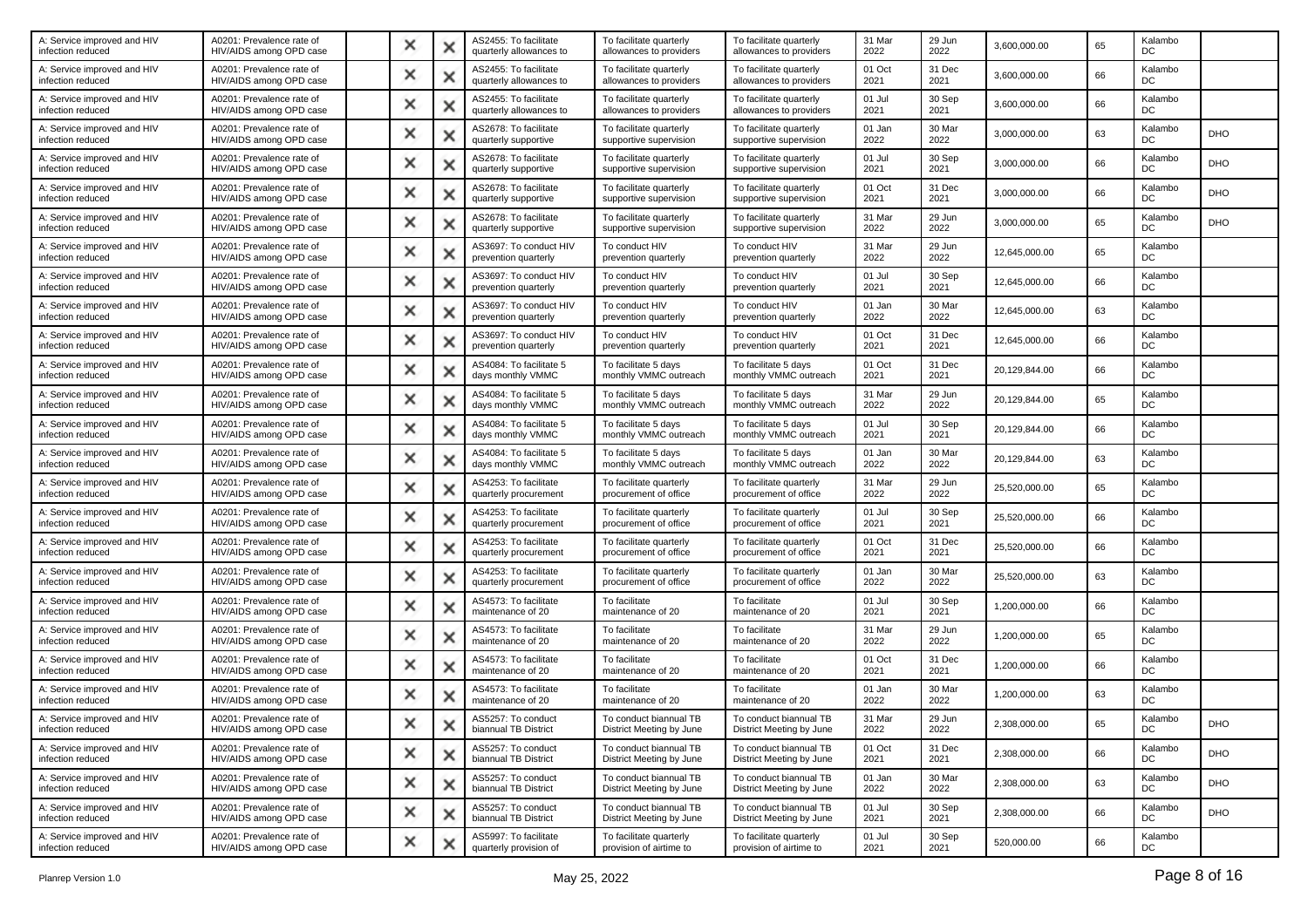| A: Service improved and HIV<br>infection reduced | A0201: Prevalence rate of<br>HIV/AIDS among OPD case | × | x | AS5997: To facilitate<br>quarterly provision of   | To facilitate quarterly<br>provision of airtime to | To facilitate quarterly<br>provision of airtime to | 31 Mar<br>2022 | 29 Jun<br>2022 | 520,000.00    | 65 | Kalambo<br>DC |            |
|--------------------------------------------------|------------------------------------------------------|---|---|---------------------------------------------------|----------------------------------------------------|----------------------------------------------------|----------------|----------------|---------------|----|---------------|------------|
| A: Service improved and HIV<br>infection reduced | A0201: Prevalence rate of<br>HIV/AIDS among OPD case | × | х | AS5997: To facilitate<br>quarterly provision of   | To facilitate quarterly<br>provision of airtime to | To facilitate quarterly<br>provision of airtime to | 01 Jan<br>2022 | 30 Mar<br>2022 | 520,000.00    | 63 | Kalambo<br>DC |            |
| A: Service improved and HIV<br>infection reduced | A0201: Prevalence rate of<br>HIV/AIDS among OPD case | × | × | AS5997: To facilitate<br>quarterly provision of   | To facilitate quarterly<br>provision of airtime to | To facilitate quarterly<br>provision of airtime to | 01 Oct<br>2021 | 31 Dec<br>2021 | 520,000.00    | 66 | Kalambo<br>DC |            |
| A: Service improved and HIV<br>infection reduced | A0201: Prevalence rate of<br>HIV/AIDS among OPD case | × |   | AS6164: To conduct 5<br>days Quarterly data       | To conduct 5 days<br>Quarterly data                | To conduct 5 days<br>Quarterly data                | 01 Oct<br>2021 | 31 Dec<br>2021 | 24,600,000.00 | 66 | Kalambo<br>DC |            |
| A: Service improved and HIV<br>infection reduced | A0201: Prevalence rate of<br>HIV/AIDS among OPD case | × | х | AS6164: To conduct 5<br>days Quarterly data       | To conduct 5 days<br>Quarterly data                | To conduct 5 days<br>Quarterly data                | 31 Mar<br>2022 | 29 Jun<br>2022 | 24,600,000.00 | 65 | Kalambo<br>DC |            |
| A: Service improved and HIV<br>infection reduced | A0201: Prevalence rate of<br>HIV/AIDS among OPD case | × | x | AS6164: To conduct 5<br>days Quarterly data       | To conduct 5 days<br>Quarterly data                | To conduct 5 days<br>Quarterly data                | 01 Jul<br>2021 | 30 Sep<br>2021 | 24.600.000.00 | 66 | Kalambo<br>DC |            |
| A: Service improved and HIV<br>infection reduced | A0201: Prevalence rate of<br>HIV/AIDS among OPD case | × | х | AS6164: To conduct 5<br>days Quarterly data       | To conduct 5 days<br>Quarterly data                | To conduct 5 days<br>Quarterly data                | 01 Jan<br>2022 | 30 Mar<br>2022 | 24,600,000.00 | 63 | Kalambo<br>DC |            |
| A: Service improved and HIV<br>infection reduced | A0201: Prevalence rate of<br>HIV/AIDS among OPD case | × | х | AS6210: To conduct<br>quarterly stock status      | To conduct quarterly<br>stock status on            | To conduct quarterly<br>stock status on            | 31 Mar<br>2022 | 29 Jun<br>2022 | 3,600,000.00  | 65 | Kalambo<br>DC |            |
| A: Service improved and HIV<br>infection reduced | A0201: Prevalence rate of<br>HIV/AIDS among OPD case | × | × | AS6210: To conduct<br>quarterly stock status      | To conduct quarterly<br>stock status on            | To conduct quarterly<br>stock status on            | 01 Jul<br>2021 | 30 Sep<br>2021 | 3,600,000.00  | 66 | Kalambo<br>DC |            |
| A: Service improved and HIV<br>infection reduced | A0201: Prevalence rate of<br>HIV/AIDS among OPD case | × | × | AS6210: To conduct<br>quarterly stock status      | To conduct quarterly<br>stock status on            | To conduct quarterly<br>stock status on            | 01 Oct<br>2021 | 31 Dec<br>2021 | 3,600,000.00  | 66 | Kalambo<br>DC |            |
| A: Service improved and HIV<br>infection reduced | A0201: Prevalence rate of<br>HIV/AIDS among OPD case | × | x | AS6210: To conduct<br>quarterly stock status      | To conduct quarterly<br>stock status on            | To conduct quarterly<br>stock status on            | 01 Jan<br>2022 | 30 Mar<br>2022 | 3,600,000.00  | 63 | Kalambo<br>DC |            |
| A: Service improved and HIV<br>infection reduced | A0201: Prevalence rate of<br>HIV/AIDS among OPD case | × | x | AS6300: Purchasing 26<br>Rim paper for reports by | Purchasing 26 Rim<br>paper for reports by          | Purchasing 26 Rim<br>paper for reports by          | 01 Jan<br>2022 | 30 Mar<br>2022 | 312,000.00    | 63 | Kalambo<br>DC |            |
| A: Service improved and HIV<br>infection reduced | A0201: Prevalence rate of<br>HIV/AIDS among OPD case | × | Ж | AS6300: Purchasing 26<br>Rim paper for reports by | Purchasing 26 Rim<br>paper for reports by          | Purchasing 26 Rim<br>paper for reports by          | 31 Mar<br>2022 | 29 Jun<br>2022 | 312,000.00    | 65 | Kalambo<br>DC |            |
| A: Service improved and HIV<br>infection reduced | A0201: Prevalence rate of<br>HIV/AIDS among OPD case | × | х | AS6300: Purchasing 26<br>Rim paper for reports by | Purchasing 26 Rim<br>paper for reports by          | Purchasing 26 Rim<br>paper for reports by          | 01 Jul<br>2021 | 30 Sep<br>2021 | 312,000.00    | 66 | Kalambo<br>DC |            |
| A: Service improved and HIV<br>infection reduced | A0201: Prevalence rate of<br>HIV/AIDS among OPD case | × | × | AS6300: Purchasing 26<br>Rim paper for reports by | Purchasing 26 Rim<br>paper for reports by          | Purchasing 26 Rim<br>paper for reports by          | 01 Oct<br>2021 | 31 Dec<br>2021 | 312,000.00    | 66 | Kalambo<br>DC |            |
| A: Service improved and HIV<br>infection reduced | A0201: Prevalence rate of<br>HIV/AIDS among OPD case | × | × | AS6361: To facilitate<br>monthly airtime          | To facilitate monthly<br>airtime allowance to      | To facilitate monthly<br>airtime allowance to      | 01 Oct<br>2021 | 31 Dec<br>2021 | 1,200,000.00  | 66 | Kalambo<br>DC |            |
| A: Service improved and HIV<br>infection reduced | A0201: Prevalence rate of<br>HIV/AIDS among OPD case | × | x | AS6361: To facilitate<br>monthly airtime          | To facilitate monthly<br>airtime allowance to      | To facilitate monthly<br>airtime allowance to      | 01 Jul<br>2021 | 30 Sep<br>2021 | 1,200,000.00  | 66 | Kalambo<br>DC |            |
| A: Service improved and HIV<br>infection reduced | A0201: Prevalence rate of<br>HIV/AIDS among OPD case | × | x | AS6361: To facilitate<br>monthly airtime          | To facilitate monthly<br>airtime allowance to      | To facilitate monthly<br>airtime allowance to      | 31 Mar<br>2022 | 29 Jun<br>2022 | 1,200,000.00  | 65 | Kalambo<br>DC |            |
| A: Service improved and HIV<br>infection reduced | A0201: Prevalence rate of<br>HIV/AIDS among OPD case | × | x | AS6361: To facilitate<br>monthly airtime          | To facilitate monthly<br>airtime allowance to      | To facilitate monthly<br>airtime allowance to      | 01 Jan<br>2022 | 30 Mar<br>2022 | 1,200,000.00  | 63 | Kalambo<br>DC |            |
| A: Service improved and HIV<br>infection reduced | A0201: Prevalence rate of<br>HIV/AIDS among OPD case | × | х | AS6762: To conduct 2<br>days quarterly data       | To conduct 2 days<br>quarterly data entry to       | To conduct 2 days<br>quarterly data entry to       | 31 Mar<br>2022 | 29 Jun<br>2022 | 3,900,000.00  | 65 | Kalambo<br>DC |            |
| A: Service improved and HIV<br>infection reduced | A0201: Prevalence rate of<br>HIV/AIDS among OPD case | × | × | AS6762: To conduct 2<br>days quarterly data       | To conduct 2 days<br>quarterly data entry to       | To conduct 2 days<br>quarterly data entry to       | 01 Jul<br>2021 | 30 Sep<br>2021 | 3,900,000.00  | 66 | Kalambo<br>DC |            |
| A: Service improved and HIV<br>infection reduced | A0201: Prevalence rate of<br>HIV/AIDS among OPD case | × | × | AS6762: To conduct 2<br>days quarterly data       | To conduct 2 days<br>quarterly data entry to       | To conduct 2 days<br>quarterly data entry to       | 01 Oct<br>2021 | 31 Dec<br>2021 | 3,900,000.00  | 66 | Kalambo<br>DC |            |
| A: Service improved and HIV<br>infection reduced | A0201: Prevalence rate of<br>HIV/AIDS among OPD case | × | х | AS6762: To conduct 2<br>days quarterly data       | To conduct 2 days<br>quarterly data entry to       | To conduct 2 days<br>quarterly data entry to       | 01 Jan<br>2022 | 30 Mar<br>2022 | 3,900,000.00  | 63 | Kalambo<br>DC |            |
| A: Service improved and HIV<br>infection reduced | A0201: Prevalence rate of<br>HIV/AIDS among OPD case |   |   | AS6884: To facilitate<br>quarterly teen club at   | To facilitate quarterly<br>teen club at Matai HC,  | To facilitate quarterly<br>teen club at Matai HC,  | 01 Jul<br>2021 | 30 Sep<br>2021 | 6,361,245.00  | 66 | Kalambo<br>DC | DHO        |
| A: Service improved and HIV<br>infection reduced | A0201: Prevalence rate of<br>HIV/AIDS among OPD case | × | × | AS6884: To facilitate<br>quarterly teen club at   | To facilitate quarterly<br>teen club at Matai HC.  | To facilitate quarterly<br>teen club at Matai HC.  | 31 Mar<br>2022 | 29 Jun<br>2022 | 6,361,245.00  | 65 | Kalambo<br>DC | <b>DHO</b> |
| A: Service improved and HIV<br>infection reduced | A0201: Prevalence rate of<br>HIV/AIDS among OPD case | × | x | AS6884: To facilitate<br>quarterly teen club at   | To facilitate quarterly<br>teen club at Matai HC,  | To facilitate quarterly<br>teen club at Matai HC,  | 01 Jan<br>2022 | 30 Mar<br>2022 | 6,361,245.00  | 63 | Kalambo<br>DC | <b>DHO</b> |
| A: Service improved and HIV<br>infection reduced | A0201: Prevalence rate of<br>HIV/AIDS among OPD case | × | × | AS6884: To facilitate<br>quarterly teen club at   | To facilitate quarterly<br>teen club at Matai HC.  | To facilitate quarterly<br>teen club at Matai HC,  | 01 Oct<br>2021 | 31 Dec<br>2021 | 6,361,245.00  | 66 | Kalambo<br>DC | <b>DHO</b> |
| A: Service improved and HIV<br>infection reduced | A0201: Prevalence rate of<br>HIV/AIDS among OPD case | × | × | AS7866: To facilitate 5<br>days quarterly         | To facilitate 5 days<br>quarterly allowances for   | To facilitate 5 days<br>quarterly allowances for   | 31 Mar<br>2022 | 29 Jun<br>2022 | 6,300,000.00  | 65 | Kalambo<br>DC |            |
|                                                  |                                                      |   |   |                                                   |                                                    |                                                    |                |                |               |    |               |            |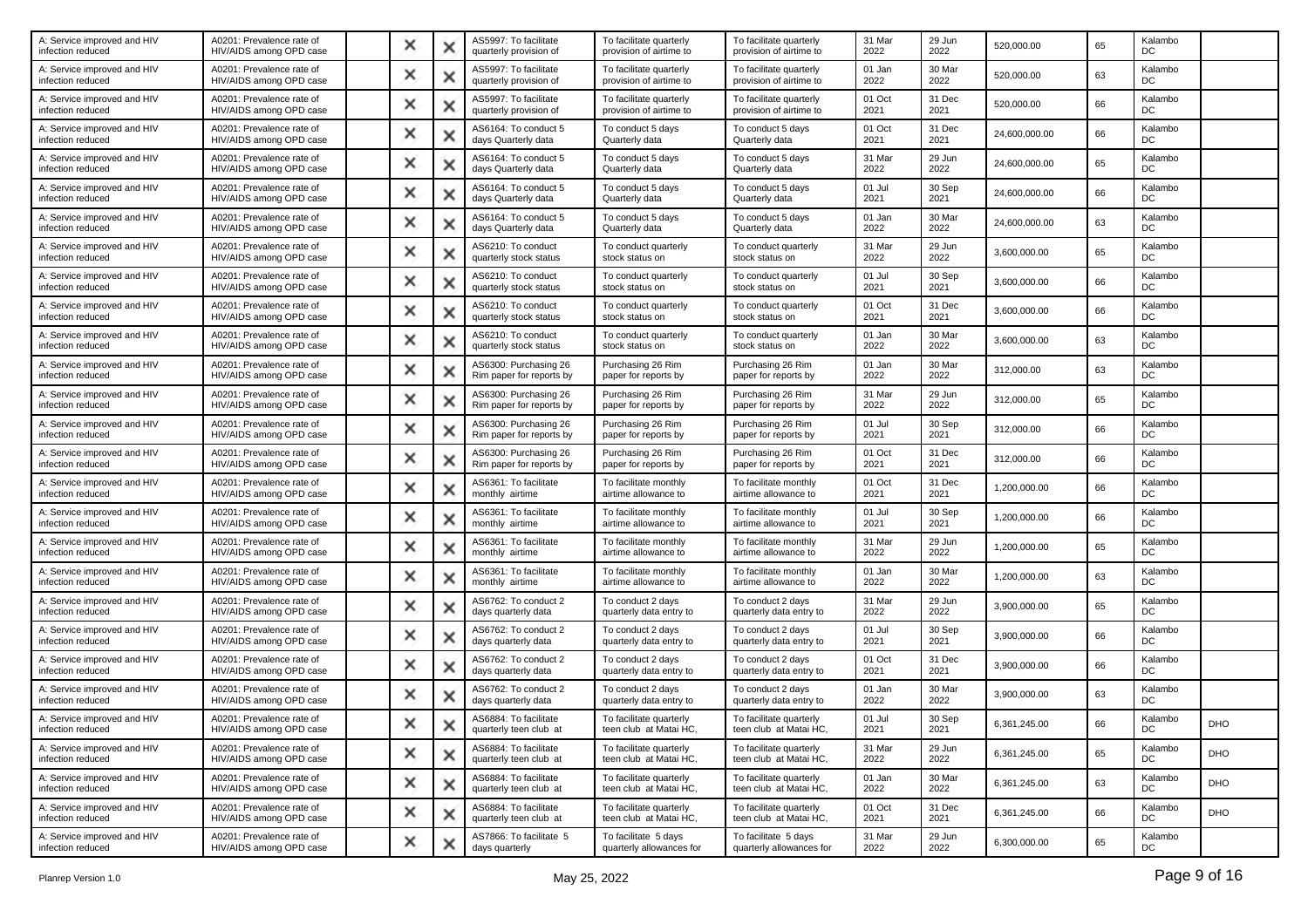| A: Service improved and HIV<br>infection reduced             | A0201: Prevalence rate of<br>HIV/AIDS among OPD case  | × |   | AS7866: To facilitate 5<br>days quarterly          | To facilitate 5 days<br>quarterly allowances for     | To facilitate 5 days<br>quarterly allowances for     | 01 Jul<br>2021 | 30 Sep<br>2021 | 6,300,000.00  | 66 | Kalambo<br>DC |            |
|--------------------------------------------------------------|-------------------------------------------------------|---|---|----------------------------------------------------|------------------------------------------------------|------------------------------------------------------|----------------|----------------|---------------|----|---------------|------------|
| A: Service improved and HIV<br>infection reduced             | A0201: Prevalence rate of<br>HIV/AIDS among OPD case  | × | х | AS7866: To facilitate 5<br>days quarterly          | To facilitate 5 days<br>quarterly allowances for     | To facilitate 5 days<br>quarterly allowances for     | 01 Oct<br>2021 | 31 Dec<br>2021 | 6,300,000.00  | 66 | Kalambo<br>DC |            |
| A: Service improved and HIV<br>infection reduced             | A0201: Prevalence rate of<br>HIV/AIDS among OPD case  | × | × | AS7866: To facilitate 5<br>days quarterly          | To facilitate 5 days<br>quarterly allowances for     | To facilitate 5 days<br>quarterly allowances for     | 01 Jan<br>2022 | 30 Mar<br>2022 | 6,300,000.00  | 63 | Kalambo<br>DC |            |
| A: Service improved and HIV<br>infection reduced             | A0201: Prevalence rate of<br>HIV/AIDS among OPD case  | × |   | AS8448: To facilitate<br>quarterly maintenance     | To facilitate quarterly<br>maintenance of 1          | To facilitate quarterly<br>maintenance of 1          | 01 Oct<br>2021 | 31 Dec<br>2021 | 10,800,000.00 | 66 | Kalambo<br>DC |            |
| A: Service improved and HIV<br>infection reduced             | A0201: Prevalence rate of<br>HIV/AIDS among OPD case  | × | × | AS8448: To facilitate<br>quarterly maintenance     | To facilitate quarterly<br>maintenance of            | To facilitate quarterly<br>maintenance of 1          | 31 Mar<br>2022 | 29 Jun<br>2022 | 10,800,000.00 | 65 | Kalambo<br>DC |            |
| A: Service improved and HIV<br>infection reduced             | A0201: Prevalence rate of<br>HIV/AIDS among OPD case  | × | × | AS8448: To facilitate<br>quarterly maintenance     | To facilitate quarterly<br>maintenance of 1          | To facilitate quarterly<br>maintenance of 1          | 01 Jan<br>2022 | 30 Mar<br>2022 | 10,800,000.00 | 63 | Kalambo<br>DC |            |
| A: Service improved and HIV<br>infection reduced             | A0201: Prevalence rate of<br>HIV/AIDS among OPD case  | × |   | AS8448: To facilitate<br>quarterly maintenance     | To facilitate quarterly<br>maintenance of 1          | To facilitate quarterly<br>maintenance of 1          | 01 Jul<br>2021 | 30 Sep<br>2021 | 10,800,000.00 | 66 | Kalambo<br>DC |            |
| A: Service improved and HIV<br>infection reduced             | A0201: Prevalence rate of<br>HIV/AIDS among OPD case  | × | х | AS8919: To facilitate<br>quarterly fare to 20      | To facilitate quarterly<br>fare to 20 expert clients | To facilitate quarterly<br>fare to 20 expert clients | 01 Jul<br>2021 | 30 Sep<br>2021 | 2,160,000.00  | 66 | Kalambo<br>DC |            |
| A: Service improved and HIV<br>infection reduced             | A0201: Prevalence rate of<br>HIV/AIDS among OPD case  | × | × | AS8919: To facilitate<br>quarterly fare to 20      | To facilitate quarterly<br>fare to 20 expert clients | To facilitate quarterly<br>fare to 20 expert clients | 01 Jan<br>2022 | 30 Mar<br>2022 | 2,160,000.00  | 63 | Kalambo<br>DC |            |
| A: Service improved and HIV<br>infection reduced             | A0201: Prevalence rate of<br>HIV/AIDS among OPD case  | × |   | AS8919: To facilitate<br>quarterly fare to 20      | To facilitate quarterly<br>fare to 20 expert clients | To facilitate quarterly<br>fare to 20 expert clients | 31 Mar<br>2022 | 29 Jun<br>2022 | 2,160,000.00  | 65 | Kalambo<br>DC |            |
| A: Service improved and HIV<br>infection reduced             | A0201: Prevalence rate of<br>HIV/AIDS among OPD case  | × | × | AS8919: To facilitate<br>quarterly fare to 20      | To facilitate quarterly<br>fare to 20 expert clients | To facilitate quarterly<br>fare to 20 expert clients | 01 Oct<br>2021 | 31 Dec<br>2021 | 2,160,000.00  | 66 | Kalambo<br>DC |            |
| A: Service improved and HIV<br>infection reduced             | A0201: Prevalence rate of<br>HIV/AIDS among OPD case  | × | x | AS9300: To conduct 5<br>days quarterly LARS        | To conduct 5 days<br>quarterly LARS                  | To conduct 5 days<br>quarterly LARS                  | 01 Oct<br>2021 | 31 Dec<br>2021 | 8,900,000.00  | 66 | Kalambo<br>DC |            |
| A: Service improved and HIV<br>infection reduced             | A0201: Prevalence rate of<br>HIV/AIDS among OPD case  | × | × | AS9300: To conduct 5<br>days quarterly LARS        | To conduct 5 days<br>quarterly LARS                  | To conduct 5 days<br>quarterly LARS                  | 01 Jul<br>2021 | 30 Sep<br>2021 | 8,900,000.00  | 66 | Kalambo<br>DC |            |
| A: Service improved and HIV<br>infection reduced             | A0201: Prevalence rate of<br>HIV/AIDS among OPD case  | × | х | AS9300: To conduct 5<br>days quarterly LARS        | To conduct 5 days<br>quarterly LARS                  | To conduct 5 days<br>quarterly LARS                  | 31 Mar<br>2022 | 29 Jun<br>2022 | 8,900,000.00  | 65 | Kalambo<br>DC |            |
| A: Service improved and HIV<br>infection reduced             | A0201: Prevalence rate of<br>HIV/AIDS among OPD case  | × | × | AS9300: To conduct 5<br>days quarterly LARS        | To conduct 5 days<br>quarterly LARS                  | To conduct 5 days<br>quarterly LARS                  | 01 Jan<br>2022 | 30 Mar<br>2022 | 8,900,000.00  | 63 | Kalambo<br>DC |            |
| A: Service improved and HIV<br>infection reduced             | A0201: Prevalence rate of<br>HIV/AIDS among OPD case  | × |   | AS9345: To facilitate 5<br>days quarterly          | To facilitate 5 days<br>quarterly moonlight          | To facilitate 5 days<br>quarterly moonlight          | 31 Mar<br>2022 | 29 Jun<br>2022 | 11,390,000.00 | 65 | Kalambo<br>DC |            |
| A: Service improved and HIV<br>infection reduced             | A0201: Prevalence rate of<br>HIV/AIDS among OPD case  | × | × | AS9345: To facilitate 5<br>days quarterly          | To facilitate 5 days<br>quarterly moonlight          | To facilitate 5 days<br>quarterly moonlight          | 01 Oct<br>2021 | 31 Dec<br>2021 | 11,390,000.00 | 66 | Kalambo<br>DC |            |
| A: Service improved and HIV<br>infection reduced             | A0201: Prevalence rate of<br>HIV/AIDS among OPD case  | × | × | AS9345: To facilitate 5<br>days quarterly          | To facilitate 5 days<br>quarterly moonlight          | To facilitate 5 days<br>quarterly moonlight          | 01 Jul<br>2021 | 30 Sep<br>2021 | 11,390,000.00 | 66 | Kalambo<br>DC |            |
| A: Service improved and HIV<br>infection reduced             | A0201: Prevalence rate of<br>HIV/AIDS among OPD case  | × | × | AS9345: To facilitate 5<br>days quarterly          | To facilitate 5 days<br>quarterly moonlight          | To facilitate 5 days<br>quarterly moonlight          | 01 Jan<br>2022 | 30 Mar<br>2022 | 11,390,000.00 | 63 | Kalambo<br>DC |            |
| A: Service improved and HIV<br>infection reduced             | A0201: Prevalence rate of<br>HIV/AIDS among OPD case  | × | х | AS9524: To conduct 1<br>days quarterly program     | To conduct 1 days<br>quarterly program data          | To conduct 1 days<br>quarterly program data          | 01 Jul<br>2021 | 30 Sep<br>2021 | 1,920,000.00  | 66 | Kalambo<br>DC |            |
| A: Service improved and HIV<br>infection reduced             | A0201: Prevalence rate of<br>HIV/AIDS among OPD case  | × | × | AS9524: To conduct 1<br>days quarterly program     | To conduct 1 days<br>quarterly program data          | To conduct 1 days<br>quarterly program data          | 01 Oct<br>2021 | 31 Dec<br>2021 | 1,920,000.00  | 66 | Kalambo<br>DC |            |
| A: Service improved and HIV<br>infection reduced             | A0201: Prevalence rate of<br>HIV/AIDS among OPD case  | × |   | AS9524: To conduct 1<br>days quarterly program     | To conduct 1 days<br>quarterly program data          | To conduct 1 days<br>quarterly program data          | 01 Jan<br>2022 | 30 Mar<br>2022 | 1,920,000.00  | 63 | Kalambo<br>DC |            |
| A: Service improved and HIV<br>infection reduced             | A0201: Prevalence rate of<br>HIV/AIDS among OPD case  | × | × | AS9524: To conduct 1<br>days quarterly program     | To conduct 1 days<br>quarterly program data          | To conduct 1 days<br>quarterly program data          | 31 Mar<br>2022 | 29 Jun<br>2022 | 1,920,000.00  | 65 | Kalambo<br>DC |            |
| A: Service improved and HIV<br>infection reduced             | A0201: Prevalence rate of<br>HIV/AIDS among OPD case  |   | v | AS9991: Purchasing OI<br>medication for Ulumi      | Purchasing OI<br>medication for Ulumi                | Purchasing OI<br>medication for Ulumi                | 01 Oct<br>2021 | 31 Dec<br>2021 | 523,200.00    | 66 | Kalambo<br>DC |            |
| C: Access to Quality and<br><b>Equitable Social Services</b> | C0201: Shortage of<br>medicines, medical              | × | × | CS1493: To procure<br>medicine and medical         | To procure medicine<br>and medical equipment         | To procure medicine<br>and medical equipment         | 01 Jul<br>2021 | 30 Sep<br>2021 | 61,000.00     | 66 | Kalambo<br>DC | <b>DHO</b> |
| C: Access to Quality and<br>Equitable Social Services        | C0201: Shortage of<br>medicines, medical              | × | х | CS4227: To facilitate<br>availability of medicines | To facilitate availability<br>of medicines and       | To facilitate availability<br>of medicines and       | 31 Mar<br>2022 | 29 Jun<br>2022 | 0.00          | 65 | Kalambo<br>DC | incharge   |
| C: Access to Quality and<br><b>Equitable Social Services</b> | C0502: Maternal mortality<br>rate reduced from 123 to | × | × | CS1576: To Conduct 6<br>days quarterly family      | To Conduct 6 days<br>quarterly family                | To Conduct 6 days<br>quarterly family                | 01 Jul<br>2021 | 30 Sep<br>2021 | 2,460,000.00  | 66 | Kalambo<br>DC |            |
| C: Access to Quality and<br><b>Equitable Social Services</b> | C0502: Maternal mortality<br>rate reduced from 123 to | × | × | CS1576: To Conduct 6<br>days quarterly family      | To Conduct 6 days<br>quarterly family                | To Conduct 6 days<br>quarterly family                | 31 Mar<br>2022 | 29 Jun<br>2022 | 2,460,000.00  | 65 | Kalambo<br>DC |            |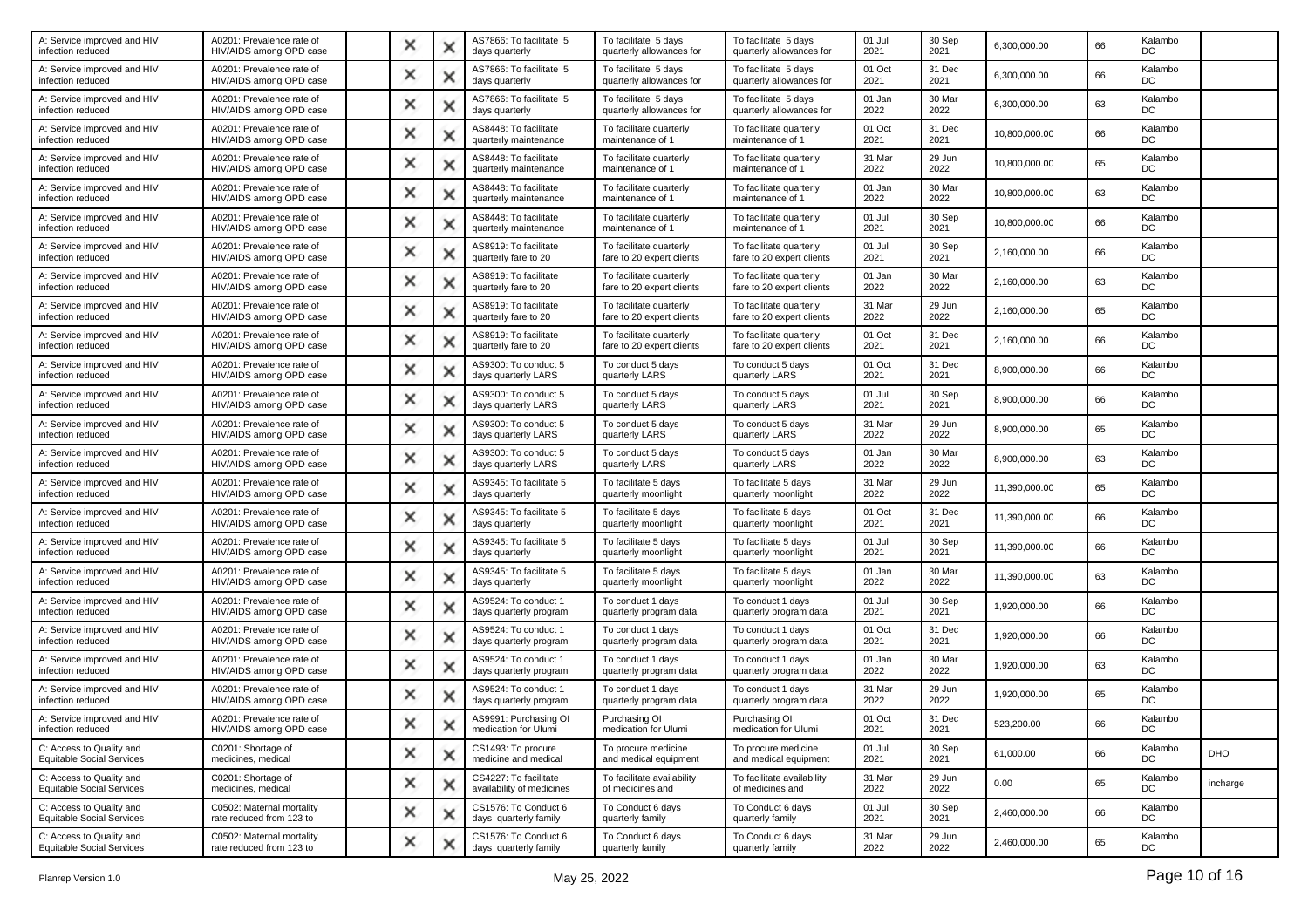| C0502: Maternal mortality<br>rate reduced from 123 to | × |   | CS1576: To Conduct 6<br>days quarterly family     | To Conduct 6 days<br>quarterly family               | To Conduct 6 days<br>quarterly family               | 01 Jan<br>2022 | 30 Mar<br>2022 | 2,460,000.00  | 63 | Kalambo<br>DC  |              |
|-------------------------------------------------------|---|---|---------------------------------------------------|-----------------------------------------------------|-----------------------------------------------------|----------------|----------------|---------------|----|----------------|--------------|
| C0502: Maternal mortality<br>rate reduced from 123 to | × |   | CS1576: To Conduct 6<br>days quarterly family     | To Conduct 6 days<br>quarterly family               | To Conduct 6 days<br>quarterly family               | 01 Oct<br>2021 | 31 Dec<br>2021 | 2,460,000.00  | 66 | Kalambo<br>DC  |              |
| C0502: Maternal mortality<br>rate reduced from 123 to | × | × | CS2062: To conduct 4<br>days follow up and        | To conduct 4 days<br>follow up and                  | To conduct 4 days<br>follow up and                  | 01 Jan<br>2022 | 30 Mar<br>2022 | 3,601,199.00  | 63 | Kalambo<br>DC  | HO           |
| C0502: Maternal mortality<br>rate reduced from 123 to | × |   | CS2062: To conduct 4<br>days follow up and        | To conduct 4 days<br>follow up and                  | To conduct 4 days<br>follow up and                  | 31 Mar<br>2022 | 29 Jun<br>2022 | 3,601,199.00  | 65 | Kalambo<br>DC  | HO           |
| C0502: Maternal mortality<br>rate reduced from 123 to | × |   | CS2062: To conduct 4<br>days follow up and        | To conduct 4 days<br>follow up and                  | To conduct 4 days<br>follow up and                  | 01 Jul<br>2021 | 30 Sep<br>2021 | 3,601,199.00  | 66 | Kalambo<br>DC  | HO           |
| C0502: Maternal mortality<br>rate reduced from 123 to | × | х | CS2062: To conduct 4<br>days follow up and        | To conduct 4 days<br>follow up and                  | To conduct 4 days<br>follow up and                  | 01 Oct<br>2021 | 31 Dec<br>2021 | 3,601,199.00  | 66 | Kalambo<br>DC  | HO           |
| C0502: Maternal mortality<br>rate reduced from 123 to | × |   | CS4930: To conduct<br>quarterly maternal and      | To conduct quarterly<br>maternal and perinatal      | To conduct quarterly<br>maternal and perinatal      | 01 Jan<br>2022 | 30 Mar<br>2022 | 3,840,000.00  | 63 | Kalambo<br>DC  | HO           |
| C0502: Maternal mortality<br>rate reduced from 123 to | × |   | CS4930: To conduct<br>quarterly maternal and      | To conduct quarterly<br>maternal and perinatal      | To conduct quarterly<br>maternal and perinatal      | 31 Mar<br>2022 | 29 Jun<br>2022 | 3,840,000.00  | 65 | Kalambo<br>DC  | HO           |
| C0502: Maternal mortality<br>rate reduced from 123 to | × | Ж | CS4930: To conduct<br>quarterly maternal and      | To conduct quarterly<br>maternal and perinatal      | To conduct quarterly<br>maternal and perinatal      | 01 Jul<br>2021 | 30 Sep<br>2021 | 3,840,000.00  | 66 | Kalambo<br>DC  | HO           |
| C0502: Maternal mortality<br>rate reduced from 123 to | × |   | CS4930: To conduct<br>quarterly maternal and      | To conduct quarterly<br>maternal and perinatal      | To conduct quarterly<br>maternal and perinatal      | 01 Oct<br>2021 | 31 Dec<br>2021 | 3,840,000.00  | 66 | Kalambo<br>DC  | HO           |
| C0502: Maternal mortality<br>rate reduced from 123 to | × |   | CS7493: To conduct 2<br>days quarterly maternal   | To conduct 2 days<br>quarterly maternal and         | To conduct 2 days<br>quarterly maternal and         | 01 Jan<br>2022 | 30 Mar<br>2022 | 2,120,000.00  | 63 | Kalambo<br>DC  |              |
| C0502: Maternal mortality<br>rate reduced from 123 to | × | х | CS7493: To conduct 2<br>days quarterly maternal   | To conduct 2 days<br>quarterly maternal and         | To conduct 2 days<br>quarterly maternal and         | 31 Mar<br>2022 | 29 Jun<br>2022 | 2,120,000.00  | 65 | Kalambo<br>DC  |              |
| C0502: Maternal mortality<br>rate reduced from 123 to | × |   | CS7493: To conduct 2<br>days quarterly maternal   | To conduct 2 days<br>quarterly maternal and         | To conduct 2 days<br>quarterly maternal and         | 01 Jul<br>2021 | 30 Sep<br>2021 | 2,120,000.00  | 66 | Kalambo<br>DC  |              |
| C0502: Maternal mortality<br>rate reduced from 123 to | × |   | CS7493: To conduct 2<br>days quarterly maternal   | To conduct 2 days<br>quarterly maternal and         | To conduct 2 days<br>quarterly maternal and         | 01 Oct<br>2021 | 31 Dec<br>2021 | 2,120,000.00  | 66 | Kalambo<br>DC  |              |
| C0503: Infant mortality<br>rate reduced from 2.2 to   | × | Ж | CS1683: To support<br>renovation of sub-          | To support renovation<br>of sub-standard district   | To support renovation<br>of sub-standard district   | 01 Jul<br>2021 | 30 Sep<br>2021 | 11,200,000.00 | 66 | Kalambo<br>DC  | incharge     |
| C0503: Infant mortality<br>rate reduced from 2.2 to   | × |   | CS2935: To<br>conduct immunization                | To<br>conduct immunization                          | To<br>conduct immunization                          | 01 Jul<br>2021 | 30 Sep<br>2021 | 1,886,000.00  | 66 | Kalambo<br>DC  | H/F Incherge |
| C0506: High number of<br>under five who are under     | × |   | CS3729: To support<br>renovetion of               | To support renovetion<br>of substandard District    | To support renovetion<br>of substandard District    | 31 Mar<br>2022 | 29 Jun<br>2022 | 2,200,000.00  | 65 | Kalambo<br>DC  | <b>DHO</b>   |
| C0506: High number of<br>under five who are under     | × | × | CS5423: To conduct<br>immunization                | To conduct<br>immunization                          | To conduct<br>immunization                          | 31 Mar<br>2022 | 29 Jun<br>2022 | 5,484,995.00  | 65 | Kalambo<br>DC  | DHO          |
| C0506: High number of<br>under five who are under     | × |   | CS6695: To updrading<br>waste management          | To updrading waste<br>management                    | To updrading waste<br>management                    | 31 Mar<br>2022 | 29 Jun<br>2022 | 5,704,013.00  | 65 | Kalambo<br>DC  | DHO          |
| C0601: TB case detection<br>rate increased from 72%   | × |   | CS5709: To facilitate<br>four (4)TB meeting       | To facilitate four (4)TB<br>meeting quarterly by    | To facilitate four (4)TB<br>meeting quarterly by    | 01 Oct<br>2021 | 31 Dec<br>2021 | 3,200,000.00  | 66 | Kalambo<br>DC  | DHO          |
| C0601: TB case detection<br>rate increased from 72%   | × | Ж | CS5709: To facilitate<br>four (4)TB meeting       | To facilitate four (4)TB<br>meeting quarterly by    | To facilitate four (4)TB<br>meeting quarterly by    | 31 Mar<br>2022 | 29 Jun<br>2022 | 3,200,000.00  | 65 | Kalambo<br>DC  | <b>DHO</b>   |
| C0601: TB case detection<br>rate increased from 72%   | × |   | CS5709: To facilitate<br>four (4) TB meeting      | To facilitate four (4)TB<br>meeting quarterly by    | To facilitate four (4)TB<br>meeting quarterly by    | 01 Jan<br>2022 | 30 Mar<br>2022 | 3,200,000.00  | 63 | Kalambo<br>DC  | <b>DHO</b>   |
| C0601: TB case detection<br>rate increased from 72%   | × |   | CS5709: To facilitate<br>four (4)TB meeting       | To facilitate four (4)TB<br>meeting quarterly by    | To facilitate four (4)TB<br>meeting quarterly by    | 01 Jul<br>2021 | 30 Sep<br>2021 | 3,200,000.00  | 66 | Kalambo<br>DC  | DHO          |
| C0601: TB case detection<br>rate increased from 72%   |   |   | CS7254: To facilitate<br>Malaria Surveillance     | To facilitate Malaria<br>Surveillance Data          | To facilitate Malaria<br>Surveillance Data          | 31 Mar<br>2022 | 29 Jun<br>2022 | 2,827,000.00  | 65 | Kalambo<br>DC  | <b>DHO</b>   |
| C0601: TB case detection<br>rate increased from 72%   | × | × | CS7254: To facilitate<br>Malaria Surveillance     | To facilitate Malaria<br>Surveillance Data          | To facilitate Malaria<br>Surveillance Data          | 01 Jul<br>2021 | 30 Sep<br>2021 | 2,827,000.00  | 66 | Kalambo<br>DC  | <b>DHO</b>   |
| C0601: TB case detection<br>rate increased from 72%   | × | × | CS7254: To facilitate<br>Malaria Surveillance     | To facilitate Malaria<br>Surveillance Data          | To facilitate Malaria<br>Surveillance Data          | 01 Oct<br>2021 | 31 Dec<br>2021 | 2,827,000.00  | 66 | Kalambo<br>DC. | <b>DHO</b>   |
| C0601: TB case detection<br>rate increased from 72%   | × | × | CS7254: To facilitate<br>Malaria Surveillance     | To facilitate Malaria<br>Surveillance Data          | To facilitate Malaria<br>Surveillance Data          | 01 Jan<br>2022 | 30 Mar<br>2022 | 2,827,000.00  | 63 | Kalambo<br>DC. | <b>DHO</b>   |
| C0601: TB case detection<br>rate increased from 72%   | × |   | CS7616: To facilitate<br>quarterly supervision on | To facilitate quarterly<br>supervision on TB client | To facilitate quarterly<br>supervision on TB client | 01 Oct<br>2021 | 31 Dec<br>2021 | 4,324,000.00  | 66 | Kalambo<br>DC  | <b>DHO</b>   |
|                                                       |   |   |                                                   |                                                     |                                                     |                |                |               |    |                |              |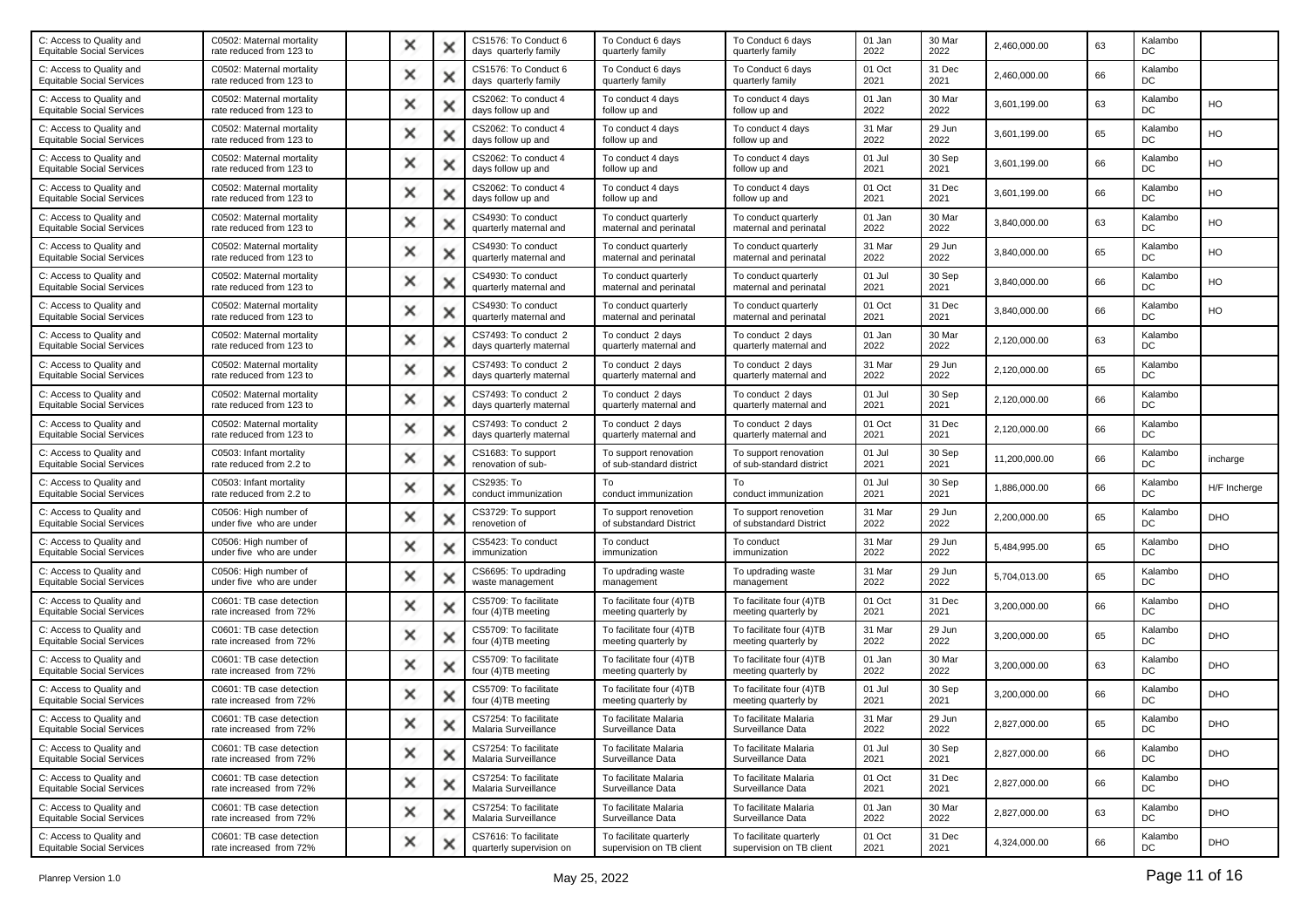| C: Access to Quality and<br><b>Equitable Social Services</b> | C0601: TB case detection<br>rate increased from 72%    | × |   | CS7616: To facilitate<br>quarterly supervision on | To facilitate quarterly<br>supervision on TB client  | To facilitate quarterly<br>supervision on TB client  | 31 Mar<br>2022 | 29 Jun<br>2022 | 4,324,000.00   | 65 | Kalambo<br>DC | DHO        |
|--------------------------------------------------------------|--------------------------------------------------------|---|---|---------------------------------------------------|------------------------------------------------------|------------------------------------------------------|----------------|----------------|----------------|----|---------------|------------|
| C: Access to Quality and<br><b>Equitable Social Services</b> | C0601: TB case detection<br>rate increased from 72%    | × | х | CS7616: To facilitate<br>quarterly supervision on | To facilitate quarterly<br>supervision on TB client  | To facilitate quarterly<br>supervision on TB client  | 01 Jan<br>2022 | 30 Mar<br>2022 | 4,324,000.00   | 63 | Kalambo<br>DC | <b>DHO</b> |
| C: Access to Quality and<br><b>Equitable Social Services</b> | C0601: TB case detection<br>rate increased from 72%    | × | × | CS7616: To facilitate<br>quarterly supervision on | To facilitate quarterly<br>supervision on TB client  | To facilitate quarterly<br>supervision on TB client  | 01 Jul<br>2021 | 30 Sep<br>2021 | 4,324,000.00   | 66 | Kalambo<br>DC | <b>DHO</b> |
| C: Access to Quality and<br><b>Equitable Social Services</b> | C0803: Incidence of soil<br>transmitted helminthesis   | × |   | CS1816: To conduct 1<br>day training review on    | To conduct 1 day<br>training review on GES           | To conduct 1 day<br>training review on GES           | 01 Jan<br>2022 | 30 Mar<br>2022 | 5,655,000.00   | 63 | Kalambo<br>DC | DHO        |
| C: Access to Quality and<br><b>Equitable Social Services</b> | C0803: Incidence of soil<br>transmitted helminthesis   | × | Ж | CS1974: To conduct 1<br>day training review on    | To conduct 1 day<br>training review on GES           | To conduct 1 day<br>training review on GES           | 01 Jan<br>2022 | 30 Mar<br>2022 | 2,340,000.00   | 63 | Kalambo<br>DC | <b>DHO</b> |
| C: Access to Quality and<br><b>Equitable Social Services</b> | C0803: Incidence of soil<br>transmitted helminthesis   | × | x | CS5328: To conduct<br>social mobilisation         | To conduct social<br>mobilisation meetings           | To conduct social<br>mobilisation meetings           | 01 Jan<br>2022 | 30 Mar<br>2022 | 7,554,000.00   | 63 | Kalambo<br>DC | <b>DHO</b> |
| C: Access to Quality and<br><b>Equitable Social Services</b> | C0902: Shortage of skilled<br>and mixed human          | × | x | CS2729: To facilitate<br>monthly Salary of        | To facilitate monthly<br>Salary of recruited         | To facilitate monthly<br>Salary of recruited         | 31 Mar<br>2022 | 29 Jun<br>2022 | 3,458,560.00   | 65 | Kalambo<br>DC | <b>DMO</b> |
| C: Access to Quality and<br><b>Equitable Social Services</b> | C1101: Community<br>participation and                  | × | х | CC3988: To facilitate<br>payement of perdiem      | To facilitate payement<br>of perdiem allowance       | To facilitate payement<br>of perdiem allowance       | 31 Mar<br>2022 | 29 Jun<br>2022 | 24,780,000.00  | 65 | Kalambo<br>DC | <b>DHO</b> |
| C: Access to Quality and<br><b>Equitable Social Services</b> | C1101: Community<br>participation and                  | × | × | CC8109: To facilitate<br>payement of TOTs in      | To facilitate payement<br>of TOTs in the level of    | To facilitate payement<br>of TOTs in the level of    | 31 Mar<br>2022 | 29 Jun<br>2022 | 2,560,000.00   | 65 | Kalambo<br>DC | <b>DHO</b> |
| C: Access to Quality and<br><b>Equitable Social Services</b> | C1101: Community<br>participation and                  | × |   | CS3909: To facilitate<br>payment of extra         | To facilitate payment of<br>extra duties to CHW at   | To facilitate payment of<br>extra duties to CHW at   | 31 Mar<br>2022 | 29 Jun<br>2022 | 8,880,000.49   | 65 | Kalambo<br>DC | <b>DHO</b> |
| C: Access to Quality and<br><b>Equitable Social Services</b> | C1101: Community<br>participation and                  | × | х | CS4323: To facilitate<br>supportive supervision   | To facilitate supportive<br>supervision to 59 health | To facilitate supportive<br>supervision to 59 health | 31 Mar<br>2022 | 29 Jun<br>2022 | 2,726,787.83   | 65 | Kalambo<br>DC | <b>DHO</b> |
| C: Access to Quality and<br><b>Equitable Social Services</b> | C1101: Community<br>participation and                  | × | × | CS4323: To facilitate<br>supportive supervision   | To facilitate supportive<br>supervision to 59 health | To facilitate supportive<br>supervision to 59 health | 01 Jan<br>2022 | 30 Mar<br>2022 | 2,726,787.83   | 63 | Kalambo<br>DC | <b>DHO</b> |
| C: Access to Quality and<br><b>Equitable Social Services</b> | C1101: Community<br>participation and                  | × |   | CS5890: To facilitate<br>distribution of COVID    | To facilitate distribution<br>of COVID 19 vaccine to | To facilitate distribution<br>of COVID 19 vaccine to | 31 Mar<br>2022 | 29 Jun<br>2022 | 9,360,042.24   | 65 | Kalambo<br>DC | DHO        |
| C: Access to Quality and<br><b>Equitable Social Services</b> | C1101: Community<br>participation and                  | × | ж | CS6019: To facilitate<br>mobilization to 111      | To facilitate<br>mobilization to 111                 | To facilitate<br>mobilization to 111                 | 31 Mar<br>2022 | 29 Jun<br>2022 | 9,206,181.33   | 65 | Kalambo<br>DC | <b>DHO</b> |
| C: Access to Quality and<br><b>Equitable Social Services</b> | C1101: Community<br>participation and                  | × | × | CS7298: To facilitate<br>outreach services to 23  | To facilitate outreach<br>services to 23 hard to     | To facilitate outreach<br>services to 23 hard to     | 31 Mar<br>2022 | 29 Jun<br>2022 | 9,285,474.19   | 65 | Kalambo<br>DC | <b>DHO</b> |
| C: Access to Quality and<br><b>Equitable Social Services</b> | C1101: Community<br>participation and                  | × |   | CS8061: To facilitate<br>payment of 7 TOTs at     | To facilitate payment<br>of 7 TOTs at Kalambo        | To facilitate payment<br>of 7 TOTs at Kalambo        | 31 Mar<br>2022 | 29 Jun<br>2022 | 3,180,000.00   | 65 | Kalambo<br>DC | DHO        |
| C: Access to Quality and<br><b>Equitable Social Services</b> | C1101: Community<br>participation and                  | × | х | CS9081: To facilitate<br>PHC meeting at           | To facilitate PHC<br>meeting at Kalambo DC           | To facilitate PHC<br>meeting at Kalambo DC           | 31 Mar<br>2022 | 29 Jun<br>2022 | 3,830,000.00   | 65 | Kalambo<br>DC | DHO        |
| C: Access to Quality and<br><b>Equitable Social Services</b> | C1101: Community<br>participation and                  | × | x | CS9549: To facilitate<br>payment of 61 facilities | To facilitate payment of<br>61 facilities who        | To facilitate payment of<br>61 facilities who        | 01 Jan<br>2022 | 30 Mar<br>2022 | 21,240,000.00  | 63 | Kalambo<br>DC | <b>DHO</b> |
| C: Access to Quality and<br><b>Equitable Social Services</b> | C1101: Community<br>participation and                  | × | x | CS9549: To facilitate<br>payment of 61 facilities | To facilitate payment of<br>61 facilities who        | To facilitate payment of<br>61 facilities who        | 31 Mar<br>2022 | 29 Jun<br>2022 | 21,240,000.00  | 65 | Kalambo<br>DC | DHO        |
| D: Quality and Quantity of Socio-<br>Economic Services and   | D0502: Health facilities<br>sanitation increased from  | × | х | DS1351: To conduct<br>quarterly one day           | To conduct quarterly<br>one day refresher            | To conduct quarterly<br>one day refresher            | 01 Oct<br>2021 | 31 Dec<br>2021 | 4,460,000.00   | 66 | Kalambo<br>DC | <b>DHO</b> |
| D: Quality and Quantity of Socio-<br>Economic Services and   | D0502: Health facilities<br>sanitation increased from  | × | × | DS1589: To conduct 1<br>Day PHC semi and          | To conduct 1 Day PHC<br>semi and annual              | To conduct 1 Day PHC<br>semi and annual              | 01 Oct<br>2021 | 31 Dec<br>2021 | 1,985,000.00   | 66 | Kalambo<br>DC | <b>DHO</b> |
| D: Quality and Quantity of Socio-<br>Economic Services and   | D0502: Health facilities<br>sanitation increased from  | × |   | DS3157: "To facilitate<br>printing and procrement | "To facilitate printing<br>and procrement of 500     | "To facilitate printing<br>and procrement of 500     | 01 Oct<br>2021 | 31 Dec<br>2021 | 4,220,000.00   | 66 | Kalambo<br>DC | <b>DHO</b> |
| D: Quality and Quantity of Socio-<br>Economic Services and   | D0502: Health facilities<br>sanitation increased from  | × |   | DS3687: To conduct 4<br>days quarterly            | To conduct 4 days<br>quarterly                       | To conduct 4 days<br>quarterly                       | 01 Oct<br>2021 | 31 Dec<br>2021 | 2,406,000.00   | 66 | Kalambo<br>DC | <b>DHO</b> |
| D: Quality and Quantity of Socio-<br>Economic Services and   | D0502: Health facilities<br>sanitation increased from  |   |   | DS3803: To facilitate<br>procurement of 1         | To facilitate<br>procurement of 1                    | To facilitate<br>procurement of 1                    | 01 Oct<br>2021 | 31 Dec<br>2021 | 5,500,000.00   | 66 | Kalambo<br>DC | DHO        |
| D: Quality and Quantity of Socio-<br>Economic Services and   | D0502: Health facilities<br>sanitation increased from  | × | × | DS4612: To conduct 23<br>Ward follow up and       | To conduct 23 Ward<br>follow up and                  | To conduct 23 Ward<br>follow up and                  | 01 Oct<br>2021 | 31 Dec<br>2021 | 3.314.000.00   | 66 | Kalambo<br>DC | <b>DHO</b> |
| D: Quality and Quantity of Socio-<br>Economic Services and   | D0502: Health facilities<br>sanitation increased from  | × | × | DS9354: To conduct<br>Annual Environmental        | To conduct Annual<br>Environmental Health            | To conduct Annual<br><b>Environmental Health</b>     | 01 Oct<br>2021 | 31 Dec<br>2021 | 3,649,000.00   | 66 | Kalambo<br>DC | <b>DHO</b> |
| D: Quality and Quantity of Socio-<br>Economic Services and   | D0502: Health facilities<br>sanitation increased from  | × | × | DS9513: To improve<br>Environmental Health,       | To improve<br>Environmental Health,                  | To improve<br>Environmental Health,                  | 01 Oct<br>2021 | 31 Dec<br>2021 | 20,346,000.00  | 66 | Kalambo<br>DC | <b>DHO</b> |
| D: Quality and Quantity of Socio-<br>Economic Services and   | D0601: Shortage of health<br>facilities infrastructure | × | × | DD3194: To construct<br>ICU at Kalambo District   | To construct ICU at<br>Kalambo District              | To construct ICU at<br>Kalambo District              | 01 Oct<br>2021 | 31 Dec<br>2021 | 250,000,000.00 | 66 | Kalambo<br>DC | <b>DHS</b> |
|                                                              |                                                        |   |   |                                                   |                                                      |                                                      |                |                |                |    |               |            |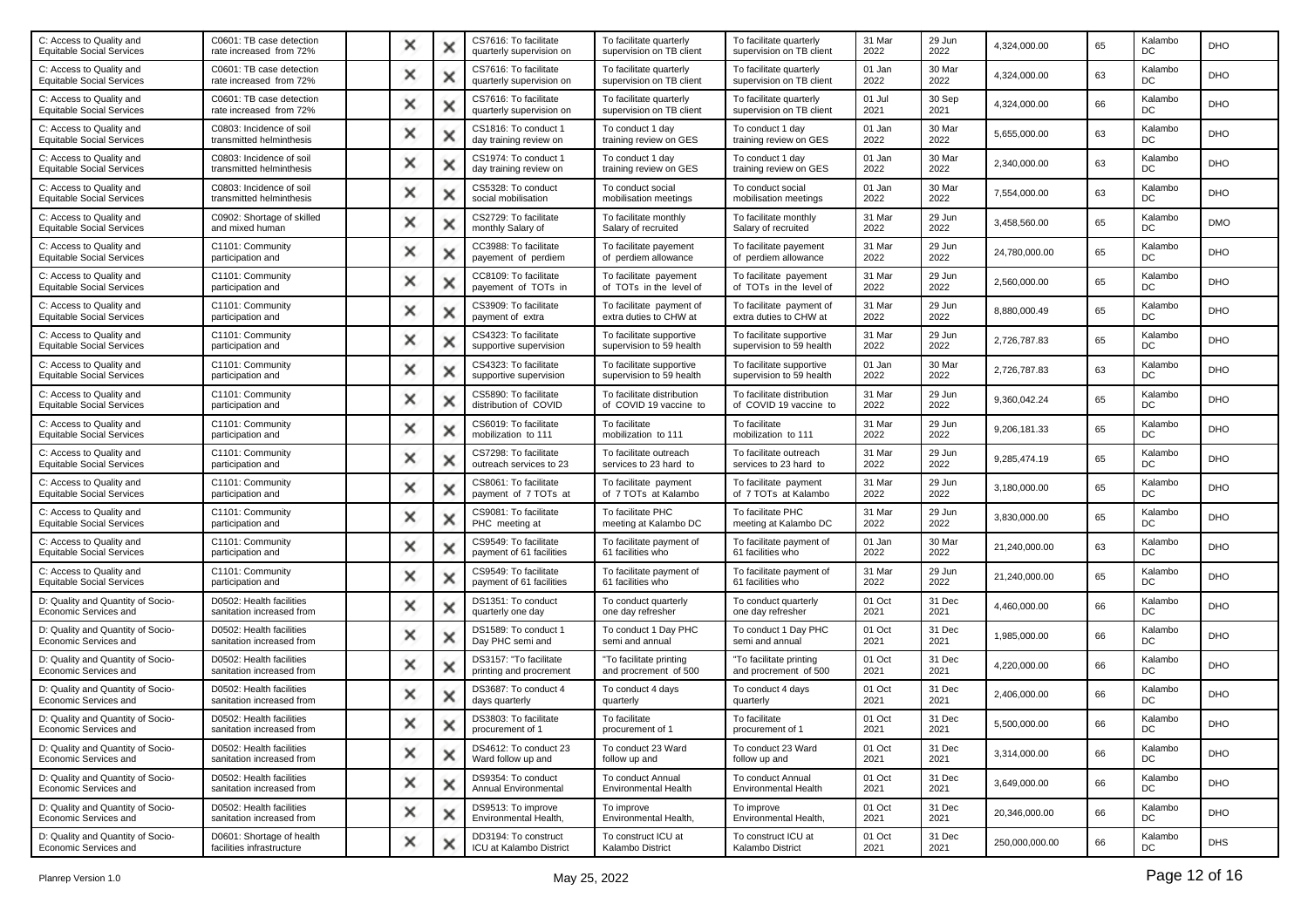| D: Quality and Quantity of Socio-<br>Economic Services and | D0601: Shortage of health<br>facilities infrastructure | × |   | DD3194: To construct<br>ICU at Kalambo District  | To construct ICU at<br>Kalambo District           | To construct ICU at<br>Kalambo District           | 01 Jan<br>2022 | 30 Mar<br>2022 | 250,000,000.00 | 63 | Kalambo<br>DC | <b>DHS</b> |
|------------------------------------------------------------|--------------------------------------------------------|---|---|--------------------------------------------------|---------------------------------------------------|---------------------------------------------------|----------------|----------------|----------------|----|---------------|------------|
| D: Quality and Quantity of Socio-<br>Economic Services and | D0601: Shortage of health<br>facilities infrastructure | × | х | DD3194: To construct<br>ICU at Kalambo District  | To construct ICU at<br>Kalambo District           | To construct ICU at<br>Kalambo District           | 31 Mar<br>2022 | 29 Jun<br>2022 | 250,000,000.00 | 65 | Kalambo<br>DC | <b>DHS</b> |
| D: Quality and Quantity of Socio-<br>Economic Services and | D0601: Shortage of health<br>facilities infrastructure | × | × | DD3486: To facilitate<br>construction of Council | To facilitate<br>construction of Council          | To facilitate<br>construction of Council          | 01 Jul<br>2021 | 30 Sep<br>2021 | 500,000,000.00 | 66 | Kalambo<br>DC |            |
| D: Quality and Quantity of Socio-<br>Economic Services and | D0601: Shortage of health<br>facilities infrastructure | × |   | DD3486: To facilitate<br>construction of Council | To facilitate<br>construction of Council          | To facilitate<br>construction of Council          | 01 Oct<br>2021 | 31 Dec<br>2021 | 500,000,000.00 | 66 | Kalambo<br>DC |            |
| D: Quality and Quantity of Socio-<br>Economic Services and | D0601: Shortage of health<br>facilities infrastructure | × | х | DD3486: To facilitate<br>construction of Council | To facilitate<br>construction of Council          | To facilitate<br>construction of Council          | 01 Jan<br>2022 | 30 Mar<br>2022 | 500,000,000.00 | 63 | Kalambo<br>DC |            |
| D: Quality and Quantity of Socio-<br>Economic Services and | D0601: Shortage of health<br>facilities infrastructure | × | x | DD3486: To facilitate<br>construction of Council | To facilitate<br>construction of Council          | To facilitate<br>construction of Council          | 31 Mar<br>2022 | 29 Jun<br>2022 | 500.000.000.00 | 65 | Kalambo<br>DC |            |
| D: Quality and Quantity of Socio-<br>Economic Services and | D0601: Shortage of health<br>facilities infrastructure | × |   | DD6468: To facilitate<br>construct three Multi   | To facilitate construct<br>three Multi unit staff | To facilitate construct<br>three Multi unit staff | 31 Mar<br>2022 | 29 Jun<br>2022 | 90,000,000.00  | 65 | Kalambo<br>DC | DHO        |
| D: Quality and Quantity of Socio-<br>Economic Services and | D0601: Shortage of health<br>facilities infrastructure | × |   | DD6468: To facilitate<br>construct three Multi   | To facilitate construct<br>three Multi unit staff | To facilitate construct<br>three Multi unit staff | 01 Jan<br>2022 | 30 Mar<br>2022 | 90,000,000.00  | 63 | Kalambo<br>DC | DHO        |
| D: Quality and Quantity of Socio-<br>Economic Services and | D0601: Shortage of health<br>facilities infrastructure | × | x | DD6468: To facilitate<br>construct three Multi   | To facilitate construct<br>three Multi unit staff | To facilitate construct<br>three Multi unit staff | 01 Oct<br>2021 | 31 Dec<br>2021 | 90,000,000.00  | 66 | Kalambo<br>DC | <b>DHO</b> |
| D: Quality and Quantity of Socio-<br>Economic Services and | D0601: Shortage of health<br>facilities infrastructure | × |   | DD9909: To facilitate<br>procurement of medical  | To facilitate<br>procurement of medical           | To facilitate<br>procurement of medical           | 01 Jul<br>2021 | 30 Sep<br>2021 | 300,000,000.00 | 66 | Kalambo<br>DC | <b>DMO</b> |
| D: Quality and Quantity of Socio-<br>Economic Services and | D0601: Shortage of health<br>facilities infrastructure | × | × | DD9909: To facilitate<br>procurement of medical  | To facilitate<br>procurement of medical           | To facilitate<br>procurement of medical           | 01 Jan<br>2022 | 30 Mar<br>2022 | 300,000,000.00 | 63 | Kalambo<br>DC | <b>DMO</b> |
| D: Quality and Quantity of Socio-<br>Economic Services and | D0601: Shortage of health<br>facilities infrastructure | × | x | DD9909: To facilitate<br>procurement of medical  | To facilitate<br>procurement of medical           | To facilitate<br>procurement of medical           | 31 Mar<br>2022 | 29 Jun<br>2022 | 300,000,000.00 | 65 | Kalambo<br>DC | <b>DMO</b> |
| D: Quality and Quantity of Socio-<br>Economic Services and | D0601: Shortage of health<br>facilities infrastructure | × |   | DD9909: To facilitate<br>procurement of medical  | To facilitate<br>procurement of medical           | To facilitate<br>procurement of medical           | 01 Oct<br>2021 | 31 Dec<br>2021 | 300,000,000.00 | 66 | Kalambo<br>DC | <b>DMO</b> |
| D: Quality and Quantity of Socio-<br>Economic Services and | D0601: Shortage of health<br>facilities infrastructure | × | ж | DS2797: To facilitate<br>Distribution/Collection | To facilitate<br>Distribution/Collection          | To facilitate<br>Distribution/Collection          | 31 Mar<br>2022 | 29 Jun<br>2022 | 15,700,000.00  | 65 | Kalambo<br>DC | <b>DHS</b> |
| D: Quality and Quantity of Socio-<br>Economic Services and | D0601: Shortage of health<br>facilities infrastructure | × |   | DS2797: To facilitate<br>Distribution/Collection | To facilitate<br>Distribution/Collection          | To facilitate<br>Distribution/Collection          | 01 Oct<br>2021 | 31 Dec<br>2021 | 15,700,000.00  | 66 | Kalambo<br>DC | <b>DHS</b> |
| D: Quality and Quantity of Socio-<br>Economic Services and | D0601: Shortage of health<br>facilities infrastructure | × |   | DS2797: To facilitate<br>Distribution/Collection | To facilitate<br>Distribution/Collection          | To facilitate<br>Distribution/Collection          | 01 Jan<br>2022 | 30 Mar<br>2022 | 15,700,000.00  | 63 | Kalambo<br>DC | <b>DHS</b> |
| D: Quality and Quantity of Socio-<br>Economic Services and | D0601: Shortage of health<br>facilities infrastructure | × | × | DS5635: To facilitate<br>thtee day training at   | To facilitate thtee day<br>training at Regional   | To facilitate thtee day<br>training at Regional   | 31 Mar<br>2022 | 29 Jun<br>2022 | 30,031,075.51  | 65 | Kalambo<br>DC | <b>DMO</b> |
| D: Quality and Quantity of Socio-<br>Economic Services and | D0601: Shortage of health<br>facilities infrastructure | × | × | DS5635: To facilitate<br>thtee day training at   | To facilitate thtee day<br>training at Regional   | To facilitate thtee day<br>training at Regional   | 01 Oct<br>2021 | 31 Dec<br>2021 | 30,031,075.51  | 66 | Kalambo<br>DC | <b>DMO</b> |
| D: Quality and Quantity of Socio-<br>Economic Services and | D0601: Shortage of health<br>facilities infrastructure | × |   | DS5635: To facilitate<br>thtee day training at   | To facilitate thtee day<br>training at Regional   | To facilitate thtee day<br>training at Regional   | 01 Jan<br>2022 | 30 Mar<br>2022 | 30,031,075.51  | 63 | Kalambo<br>DC | <b>DMO</b> |
| E: Good Governance and<br><b>Administrative Services</b>   | E0101: Organization<br>structures and institutional    | × | х | EC9523: To facilitate<br>community awereness     | To facilitate community<br>awereness through 8    | To facilitate community<br>awereness through 8    | 01 Oct<br>2021 | 31 Dec<br>2021 | 5,780,000.00   | 66 | Kalambo<br>DC | DHO        |
| E: Good Governance and<br><b>Administrative Services</b>   | E0101: Organization<br>structures and institutional    | × | x | EC9523: To facilitate<br>community awereness     | To facilitate community<br>awereness through 8    | To facilitate community<br>awereness through 8    | 01 Jan<br>2022 | 30 Mar<br>2022 | 5,780,000.00   | 63 | Kalambo<br>DC | <b>DHO</b> |
| E: Good Governance and<br><b>Administrative Services</b>   | E0101: Organization<br>structures and institutional    | × |   | EC9523: To facilitate<br>community awereness     | To facilitate community<br>awereness through 8    | To facilitate community<br>awereness through 8    | 31 Mar<br>2022 | 29 Jun<br>2022 | 5,780,000.00   | 65 | Kalambo<br>DC | DHO        |
| E: Good Governance and<br><b>Administrative Services</b>   | E0101: Organization<br>structures and institutional    | × |   | EC9523: To facilitate<br>community awereness     | To facilitate community<br>awereness through 8    | To facilitate community<br>awereness through 8    | 01 Jul<br>2021 | 30 Sep<br>2021 | 5,780,000.00   | 66 | Kalambo<br>DC | DHO        |
| E: Good Governance and<br>Administrative Services          | E0101: Organization<br>structures and institutional    |   |   | ED5602: To facilitate<br>construction of         | To facilitate<br>construction of                  | To facilitate<br>construction of                  | 31 Mar<br>2022 | 29 Jun<br>2022 | 0.00           | 65 | Kalambo<br>DC | <b>DMO</b> |
| E: Good Governance and<br><b>Administrative Services</b>   | E0101: Organization<br>structures and institutional    | × | × | ES1212: To facilitate<br>procurement of one set  | To facilitate<br>procurement of one set           | To facilitate<br>procurement of one set           | 01 Oct<br>2021 | 31 Dec<br>2021 | 3,200,000.00   | 66 | Kalambo<br>DC | <b>DHS</b> |
| E: Good Governance and<br><b>Administrative Services</b>   | E0101: Organization<br>structures and institutional    | × | x | ES1212: To facilitate<br>procurement of one set  | To facilitate<br>procurement of one set           | To facilitate<br>procurement of one set           | 31 Mar<br>2022 | 29 Jun<br>2022 | 3,200,000.00   | 65 | Kalambo<br>DC | <b>DHS</b> |
| E: Good Governance and<br><b>Administrative Services</b>   | E0101: Organization<br>structures and institutional    | × | × | ES1212: To facilitate<br>procurement of one set  | To facilitate<br>procurement of one set           | To facilitate<br>procurement of one set           | 01 Jan<br>2022 | 30 Mar<br>2022 | 3,200,000.00   | 63 | Kalambo<br>DC | <b>DHS</b> |
| E: Good Governance and<br><b>Administrative Services</b>   | E0101: Organization<br>structures and institutional    | × |   | ES1212: To facilitate<br>procurement of one set  | To facilitate<br>procurement of one set           | To facilitate<br>procurement of one set           | 01 Jul<br>2021 | 30 Sep<br>2021 | 3,200,000.00   | 66 | Kalambo<br>DC | <b>DHS</b> |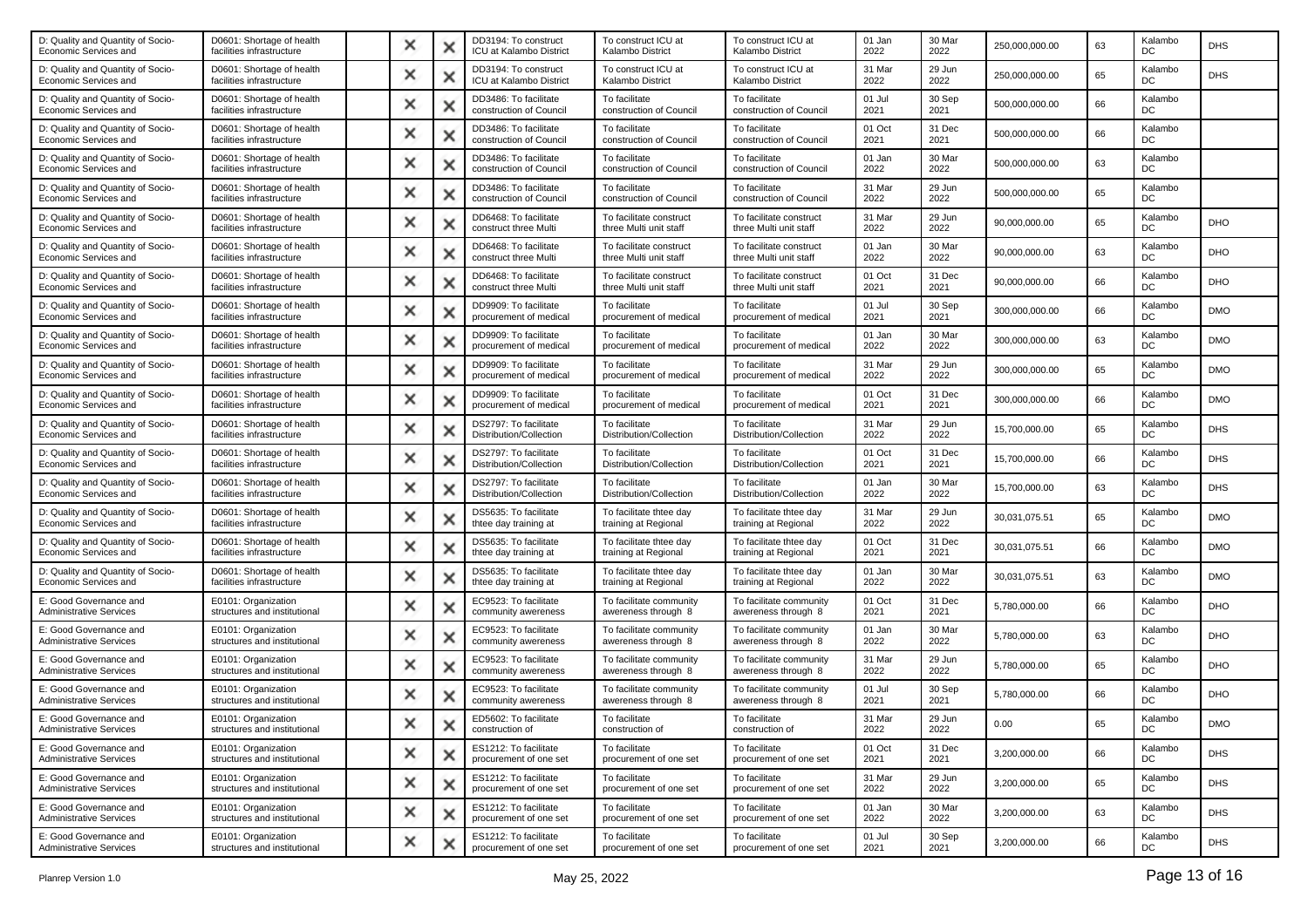| E: Good Governance and<br><b>Administrative Services</b> | E0101: Organization<br>structures and institutional | × |   | ES1386: To facilitate<br>award for best 2       | To facilitate award for<br>best 2 performing        | To facilitate award for<br>best 2 performing        | 01 Jul<br>2021 | 30 Sep<br>2021 | 1,200,000.00  | 66 | Kalambo<br>DC |            |
|----------------------------------------------------------|-----------------------------------------------------|---|---|-------------------------------------------------|-----------------------------------------------------|-----------------------------------------------------|----------------|----------------|---------------|----|---------------|------------|
| E: Good Governance and<br>Administrative Services        | E0101: Organization<br>structures and institutional | × |   | ES1538: To facilitate<br>Allowance to 5 who     | To facilitate Allowance<br>to 5 who collect data to | To facilitate Allowance<br>to 5 who collect data to | 01 Jul<br>2021 | 30 Sep<br>2021 | 3,200,000.00  | 66 | Kalambo<br>DC | DHO        |
| E: Good Governance and<br><b>Administrative Services</b> | E0101: Organization<br>structures and institutional | × |   | ES1538: To facilitate<br>Allowance to 5 who     | To facilitate Allowance<br>to 5 who collect data to | To facilitate Allowance<br>to 5 who collect data to | 31 Mar<br>2022 | 29 Jun<br>2022 | 3,200,000.00  | 65 | Kalambo<br>DC | DHO        |
| E: Good Governance and<br><b>Administrative Services</b> | E0101: Organization<br>structures and institutional | × |   | ES1538: To facilitate<br>Allowance to 5 who     | To facilitate Allowance<br>to 5 who collect data to | To facilitate Allowance<br>to 5 who collect data to | 01 Jan<br>2022 | 30 Mar<br>2022 | 3,200,000.00  | 63 | Kalambo<br>DC | <b>DHO</b> |
| E: Good Governance and<br>Administrative Services        | E0101: Organization<br>structures and institutional | × |   | ES1538: To facilitate<br>Allowance to 5 who     | To facilitate Allowance<br>to 5 who collect data to | To facilitate Allowance<br>to 5 who collect data to | 01 Oct<br>2021 | 31 Dec<br>2021 | 3,200,000.00  | 66 | Kalambo<br>DC | <b>DHO</b> |
| E: Good Governance and<br><b>Administrative Services</b> | E0101: Organization<br>structures and institutional | × |   | ES1739: To facilitate<br>maintainance Basic     | To facilitate<br>maintainance Basic                 | To facilitate<br>maintainance Basic                 | 01 Jul<br>2021 | 30 Sep<br>2021 | 13,170,750.00 | 66 | Kalambo<br>DC | <b>DHO</b> |
| E: Good Governance and<br>Administrative Services        | E0101: Organization<br>structures and institutional | × |   | ES1743: To conduct<br>quarterly data quality    | To conduct quarterly<br>data quality assessment     | To conduct quarterly<br>data quality assessment     | 01 Jan<br>2022 | 30 Mar<br>2022 | 3,400,000.00  | 63 | Kalambo<br>DC | HO         |
| E: Good Governance and<br><b>Administrative Services</b> | E0101: Organization<br>structures and institutional | × |   | ES1743: To conduct<br>quarterly data quality    | To conduct quarterly<br>data quality assessment     | To conduct quarterly<br>data quality assessment     | 31 Mar<br>2022 | 29 Jun<br>2022 | 3,400,000.00  | 65 | Kalambo<br>DC | HO         |
| E: Good Governance and<br><b>Administrative Services</b> | E0101: Organization<br>structures and institutional | × |   | ES1743: To conduct<br>quarterly data quality    | To conduct quarterly<br>data quality assessment     | To conduct quarterly<br>data quality assessment     | 01 Oct<br>2021 | 31 Dec<br>2021 | 3,400,000.00  | 66 | Kalambo<br>DC | HO         |
| E: Good Governance and<br><b>Administrative Services</b> | E0101: Organization<br>structures and institutional | × |   | ES1743: To conduct<br>quarterly data quality    | To conduct quarterly<br>data quality assessment     | To conduct quarterly<br>data quality assessment     | 01 Jul<br>2021 | 30 Sep<br>2021 | 3,400,000.00  | 66 | Kalambo<br>DC | HO         |
| E: Good Governance and<br><b>Administrative Services</b> | E0101: Organization<br>structures and institutional | × |   | ES2270: To facilitate<br>maintenance of 4 motor | To facilitate<br>maintenance of 4 motor             | To facilitate<br>maintenance of 4 motor             | 31 Mar<br>2022 | 29 Jun<br>2022 | 16,800,000.00 | 65 | Kalambo<br>DC |            |
| E: Good Governance and<br>Administrative Services        | E0101: Organization<br>structures and institutional | × |   | ES2270: To facilitate<br>maintenance of 4 motor | To facilitate<br>maintenance of 4 motor             | To facilitate<br>maintenance of 4 motor             | 01 Jul<br>2021 | 30 Sep<br>2021 | 16,800,000.00 | 66 | Kalambo<br>DC |            |
| E: Good Governance and<br><b>Administrative Services</b> | E0101: Organization<br>structures and institutional | × |   | ES2270: To facilitate<br>maintenance of 4 motor | To facilitate<br>maintenance of 4 motor             | To facilitate<br>maintenance of 4 motor             | 01 Jan<br>2022 | 30 Mar<br>2022 | 16,800,000.00 | 63 | Kalambo<br>DC |            |
| E: Good Governance and<br>Administrative Services        | E0101: Organization<br>structures and institutional | × |   | ES2270: To facilitate<br>maintenance of 4 motor | To facilitate<br>maintenance of 4 motor             | To facilitate<br>maintenance of 4 motor             | 01 Oct<br>2021 | 31 Dec<br>2021 | 16,800,000.00 | 66 | Kalambo<br>DC |            |
| E: Good Governance and<br><b>Administrative Services</b> | E0101: Organization<br>structures and institutional | × |   | ES2979: To conduct<br>Supervision for 7 days    | To conduct Supervision<br>for 7 days with 5 staffs  | To conduct Supervision<br>for 7 days with 5 staffs  | 01 Jul<br>2021 | 30 Sep<br>2021 | 14,400,000.00 | 66 | Kalambo<br>DC |            |
| E: Good Governance and<br><b>Administrative Services</b> | E0101: Organization<br>structures and institutional | × |   | ES2979: To conduct<br>Supervision for 7 days    | To conduct Supervision<br>for 7 days with 5 staffs  | To conduct Supervision<br>for 7 days with 5 staffs  | 31 Mar<br>2022 | 29 Jun<br>2022 | 14,400,000.00 | 65 | Kalambo<br>DC |            |
| E: Good Governance and<br>Administrative Services        | E0101: Organization<br>structures and institutional | × |   | ES2979: To conduct<br>Supervision for 7 days    | To conduct Supervision<br>for 7 days with 5 staffs  | To conduct Supervision<br>for 7 days with 5 staffs  | 01 Jan<br>2022 | 30 Mar<br>2022 | 14,400,000.00 | 63 | Kalambo<br>DC |            |
| E: Good Governance and<br><b>Administrative Services</b> | E0101: Organization<br>structures and institutional | × |   | ES2979: To conduct<br>Supervision for 7 days    | To conduct Supervision<br>for 7 days with 5 staffs  | To conduct Supervision<br>for 7 days with 5 staffs  | 01 Oct<br>2021 | 31 Dec<br>2021 | 14,400,000.00 | 66 | Kalambo<br>DC |            |
| E: Good Governance and<br>Administrative Services        | E0101: Organization<br>structures and institutional | × |   | ES4482: To conduct 2<br>days meeting for        | To conduct 2 days<br>meeting for reviewing          | To conduct 2 days<br>meeting for reviewing          | 31 Mar<br>2022 | 29 Jun<br>2022 | 1,460,000.00  | 65 | Kalambo<br>DC |            |
| E: Good Governance and<br><b>Administrative Services</b> | E0101: Organization<br>structures and institutional | × |   | ES4970: To conduct<br>Remuneration to RAs       | To conduct<br>Remuneration to RAs                   | To conduct<br>Remuneration to RAs                   | 31 Mar<br>2022 | 29 Jun<br>2022 | 47,230,000.00 | 65 | Kalambo<br>DC | DHO        |
| E: Good Governance and<br><b>Administrative Services</b> | E0101: Organization<br>structures and institutional | × |   | ES4970: To conduct<br>Remuneration to RAs       | To conduct<br>Remuneration to RAs                   | To conduct<br>Remuneration to RAs                   | 01 Jan<br>2022 | 30 Mar<br>2022 | 47,230,000.00 | 63 | Kalambo<br>DC | <b>DHO</b> |
| E: Good Governance and<br><b>Administrative Services</b> | E0101: Organization<br>structures and institutional | × |   | ES4970: To conduct<br>Remuneration to RAs       | To conduct<br>Remuneration to RAs                   | To conduct<br>Remuneration to RAs                   | 01 Oct<br>2021 | 31 Dec<br>2021 | 47,230,000.00 | 66 | Kalambo<br>DC | <b>DHO</b> |
| E: Good Governance and<br><b>Administrative Services</b> | E0101: Organization<br>structures and institutional | × |   | ES4970: To conduct<br>Remuneration to RAs       | To conduct<br>Remuneration to RAs                   | To conduct<br>Remuneration to RAs                   | 01 Jul<br>2021 | 30 Sep<br>2021 | 47,230,000.00 | 66 | Kalambo<br>DC | DHO        |
| E: Good Governance and<br><b>Administrative Services</b> | E0101: Organization<br>structures and institutional |   |   | ES5845: To conduct<br>monthly meeting at        | To conduct monthly<br>meeting at Dmo office         | To conduct monthly<br>meeting at Dmo office         | 31 Mar<br>2022 | 29 Jun<br>2022 | 6,840,000.00  | 65 | Kalambo<br>DC |            |
| E: Good Governance and<br><b>Administrative Services</b> | E0101: Organization<br>structures and institutional | × | × | ES5845: To conduct<br>monthly meeting at        | To conduct monthly<br>meeting at Dmo office         | To conduct monthly<br>meeting at Dmo office         | 01 Jul<br>2021 | 30 Sep<br>2021 | 6,840,000.00  | 66 | Kalambo<br>DC |            |
| E: Good Governance and<br><b>Administrative Services</b> | E0101: Organization<br>structures and institutional | × | × | ES5845: To conduct<br>monthly meeting at        | To conduct monthly<br>meeting at Dmo office         | To conduct monthly<br>meeting at Dmo office         | 01 Oct<br>2021 | 31 Dec<br>2021 | 6,840,000.00  | 66 | Kalambo<br>DC |            |
| E: Good Governance and<br><b>Administrative Services</b> | E0101: Organization<br>structures and institutional | × | × | ES5845: To conduct<br>monthly meeting at        | To conduct monthly<br>meeting at Dmo office         | To conduct monthly<br>meeting at Dmo office         | 01 Jan<br>2022 | 30 Mar<br>2022 | 6,840,000.00  | 63 | Kalambo<br>DC |            |
| E: Good Governance and<br><b>Administrative Services</b> | E0101: Organization<br>structures and institutional | × |   | ES5975: To conduct 12<br>days preparation of    | To conduct 12 days<br>preparation of annual         | To conduct 12 days<br>preparation of annual         | 01 Jan<br>2022 | 30 Mar<br>2022 | 9,500,000.00  | 63 | Kalambo<br>DC |            |
|                                                          |                                                     |   |   |                                                 |                                                     |                                                     |                |                |               |    |               |            |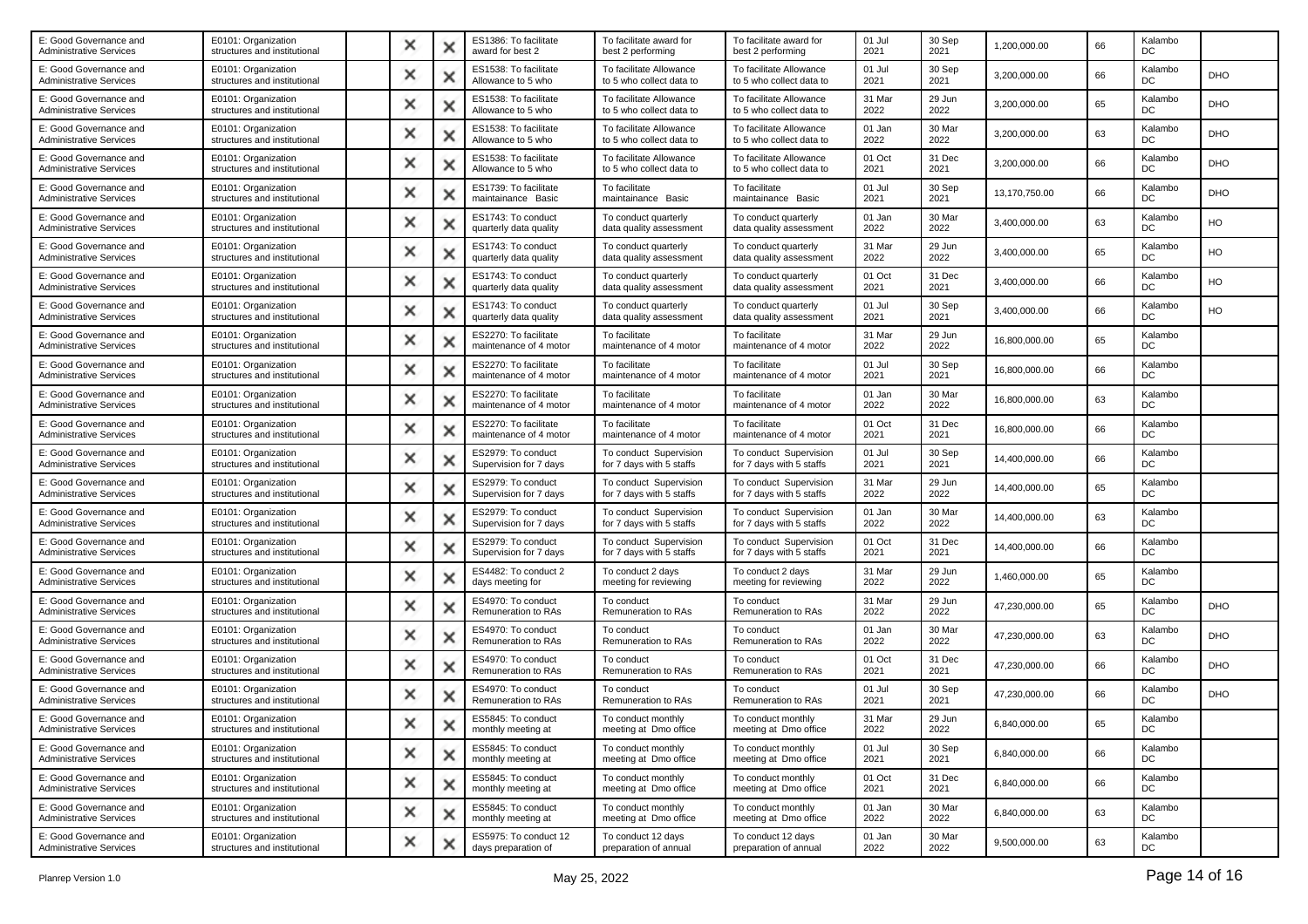| E: Good Governance and<br><b>Administrative Services</b>   | E0101: Organization<br>structures and institutional    |   | × | × | ES6748: To conduct<br>mentoring exercise to        | To conduct mentoring<br>exercise to 60 health       | To conduct mentoring<br>exercise to 60 health       | 31 Mar<br>2022 | 29 Jun<br>2022 | 1,881,600.00                     | 65 | Kalambo<br>DC | <b>DHO</b>   |
|------------------------------------------------------------|--------------------------------------------------------|---|---|---|----------------------------------------------------|-----------------------------------------------------|-----------------------------------------------------|----------------|----------------|----------------------------------|----|---------------|--------------|
| E: Good Governance and<br><b>Administrative Services</b>   | E0101: Organization<br>structures and institutional    |   | × | х | ES6748: To conduct<br>mentoring exercise to        | To conduct mentoring<br>exercise to 60 health       | To conduct mentoring<br>exercise to 60 health       | 01 Jan<br>2022 | 30 Mar<br>2022 | 1,881,600.00                     | 63 | Kalambo<br>DC | DHO          |
| E: Good Governance and<br><b>Administrative Services</b>   | E0101: Organization<br>structures and institutional    |   | × | × | ES6748: To conduct<br>mentoring exercise to        | To conduct mentoring<br>exercise to 60 health       | To conduct mentoring<br>exercise to 60 health       | 01 Oct<br>2021 | 31 Dec<br>2021 | 1,881,600.00                     | 66 | Kalambo<br>DC | <b>DHO</b>   |
| E: Good Governance and<br><b>Administrative Services</b>   | E0101: Organization<br>structures and institutional    |   | × | × | ES6748: To conduct<br>mentoring exercise to        | To conduct mentoring<br>exercise to 60 health       | To conduct mentoring<br>exercise to 60 health       | 01 Jul<br>2021 | 30 Sep<br>2021 | 1,881,600.00                     | 66 | Kalambo<br>DC | DHO          |
| E: Good Governance and<br>Administrative Services          | E0101: Organization<br>structures and institutional    |   | × | х | ES7109: To conduct<br>trainning to 187 RAs at      | To conduct trainning to<br>187 RAs at community     | To conduct trainning to<br>187 RAs at community     | 01 Oct<br>2021 | 31 Dec<br>2021 | 59,137,250.00                    | 66 | Kalambo<br>DC | <b>DHO</b>   |
| E: Good Governance and<br><b>Administrative Services</b>   | E0101: Organization<br>structures and institutional    |   | x | × | ES7677: To conduct 5<br>days monthly               | To conduct 5 days<br>monthly distribution of        | To conduct 5 days<br>monthly distribution of        | 01 Oct<br>2021 | 31 Dec<br>2021 | 5,880,000.00                     | 66 | Kalambo<br>DC |              |
| E: Good Governance and<br><b>Administrative Services</b>   | E0101: Organization<br>structures and institutional    |   | × | × | ES7677: To conduct 5<br>days monthly               | To conduct 5 days<br>monthly distribution of        | To conduct 5 days<br>monthly distribution of        | 01 Jan<br>2022 | 30 Mar<br>2022 | 5,880,000.00                     | 63 | Kalambo<br>DC |              |
| E: Good Governance and<br><b>Administrative Services</b>   | E0101: Organization<br>structures and institutional    |   | × | х | ES7677: To conduct 5<br>days monthly               | To conduct 5 days<br>monthly distribution of        | To conduct 5 days<br>monthly distribution of        | 31 Mar<br>2022 | 29 Jun<br>2022 | 5,880,000.00                     | 65 | Kalambo<br>DC |              |
| E: Good Governance and<br><b>Administrative Services</b>   | E0101: Organization<br>structures and institutional    |   | × | × | ES7677: To conduct 5<br>days monthly               | To conduct 5 days<br>monthly distribution of        | To conduct 5 days<br>monthly distribution of        | 01 Jul<br>2021 | 30 Sep<br>2021 | 5,880,000.00                     | 66 | Kalambo<br>DC |              |
| E: Good Governance and<br><b>Administrative Services</b>   | E0101: Organization<br>structures and institutional    |   | × | × | ES7707: To conduct<br>two days Joint               | To conduct two days<br>Joint Evaluation Meeting     | To conduct two days<br>Joint Evaluation Meeting     | 01 Jul<br>2021 | 30 Sep<br>2021 | 1,964,000.00                     | 66 | Kalambo<br>DC | <b>DHO</b>   |
| E: Good Governance and<br><b>Administrative Services</b>   | E0101: Organization<br>structures and institutional    |   | × | × | ES7707: To conduct<br>two days Joint               | To conduct two days<br>Joint Evaluation Meeting     | To conduct two days<br>Joint Evaluation Meeting     | 01 Jan<br>2022 | 30 Mar<br>2022 | 1,964,000.00                     | 63 | Kalambo<br>DC | <b>DHO</b>   |
| E: Good Governance and<br><b>Administrative Services</b>   | E0101: Organization<br>structures and institutional    |   | x | × | ES7707: To conduct<br>two days Joint               | To conduct two days<br>Joint Evaluation Meeting     | To conduct two days<br>Joint Evaluation Meeting     | 31 Mar<br>2022 | 29 Jun<br>2022 | 1,964,000.00                     | 65 | Kalambo<br>DC | DHO          |
| E: Good Governance and<br><b>Administrative Services</b>   | E0101: Organization<br>structures and institutional    |   | × | × | ES7707: To conduct<br>two days Joint               | To conduct two days<br>Joint Evaluation Meeting     | To conduct two days<br>Joint Evaluation Meeting     | 01 Oct<br>2021 | 31 Dec<br>2021 | 1,964,000.00                     | 66 | Kalambo<br>DC | DHO          |
| E: Good Governance and<br><b>Administrative Services</b>   | E0101: Organization<br>structures and institutional    |   | × | х | ES8982: To facilitate<br>food and refreshment      | To facilitate food and<br>refreshment during        | To facilitate food and<br>refreshment during        | 01 Jul<br>2021 | 30 Sep<br>2021 | 7,530.00                         | 66 | Kalambo<br>DC | <b>DMO</b>   |
| E: Good Governance and<br><b>Administrative Services</b>   | E0101: Organization<br>structures and institutional    |   | × | × | ES9188: To facilitate<br>monthly of electricity    | To facilitate monthly of<br>electricity bill at Dmo | To facilitate monthly of<br>electricity bill at Dmo | 01 Jul<br>2021 | 30 Sep<br>2021 | 4,800,000.00                     | 66 | Kalambo<br>DC |              |
| E: Good Governance and<br><b>Administrative Services</b>   | E0101: Organization<br>structures and institutional    |   | × |   | ES9188: To facilitate<br>monthly of electricity    | To facilitate monthly of<br>electricity bill at Dmo | To facilitate monthly of<br>electricity bill at Dmo | 01 Oct<br>2021 | 31 Dec<br>2021 | 4,800,000.00                     | 66 | Kalambo<br>DC |              |
| E: Good Governance and<br>Administrative Services          | E0101: Organization<br>structures and institutional    |   | × | х | ES9188: To facilitate<br>monthly of electricity    | To facilitate monthly of<br>electricity bill at Dmo | To facilitate monthly of<br>electricity bill at Dmo | 01 Jan<br>2022 | 30 Mar<br>2022 | 4,800,000.00                     | 63 | Kalambo<br>DC |              |
| E: Good Governance and<br><b>Administrative Services</b>   | E0101: Organization<br>structures and institutional    |   | x | x | ES9188: To facilitate<br>monthly of electricity    | To facilitate monthly of<br>electricity bill at Dmo | To facilitate monthly of<br>electricity bill at Dmo | 31 Mar<br>2022 | 29 Jun<br>2022 | 4,800,000.00                     | 65 | Kalambo<br>DC |              |
| Y: Multi-sectorial nutrition<br>services improved          | Y0201: Reduced<br>prevalence of wasting                |   | × | x | YC7804: To facilitate 3<br>days onsite orientation | To facilitate 3 days<br>onsite orientation on       | To facilitate 3 days<br>onsite orientation on       | 31 Mar<br>2022 | 29 Jun<br>2022 | 3,105,000.00                     | 65 | Kalambo<br>DC | <b>NTDCO</b> |
| Y: Multi-sectorial nutrition<br>services improved          | Y0201: Reduced<br>prevalence of wasting                |   | × | х | YC9731: To conduct<br>biannually technical         | To conduct biannually<br>technical supportive       | To conduct biannually<br>technical supportive       | 01 Oct<br>2021 | 31 Dec<br>2021 | 3,875,000.00                     | 66 | Kalambo<br>DC | <b>NTDCO</b> |
| Y: Multi-sectorial nutrition<br>services improved          | Y0201: Reduced<br>prevalence of wasting                |   | × | × | YC9731: To conduct<br>biannually technical         | To conduct biannually<br>technical supportive       | To conduct biannually<br>technical supportive       | 31 Mar<br>2022 | 29 Jun<br>2022 | 3,875,000.00                     | 65 | Kalambo<br>DC | <b>NTDCO</b> |
| Y: Multi-sectorial nutrition<br>services improved          | Y0201: Reduced<br>prevalence of wasting                |   | × | × | YS3921: To facilitate<br>biannual distribution of  | To facilitate biannual<br>distribution of vitamin A | To facilitate biannual<br>distribution of vitamin A | 01 Oct<br>2021 | 31 Dec<br>2021 | 4,660,000.00                     | 66 | Kalambo<br>DC | <b>NTDCO</b> |
| Y: Multi-sectorial nutrition<br>services improved          | Y0201: Reduced<br>prevalence of wasting                |   | × |   | YS3921: To facilitate<br>biannual distribution of  | To facilitate biannual<br>distribution of vitamin A | To facilitate biannual<br>distribution of vitamin A | 31 Mar<br>2022 | 29 Jun<br>2022 | 4,660,000.00                     | 65 | Kalambo<br>DC | <b>NTDCO</b> |
| D: Quality and Quantity of Socio-<br>Economic Services and | D0601: Shortage of health<br>facilities infrastructure |   |   |   | DS2121: To facilitate<br>Complition of Mzungwa     | To facilitate Complition<br>of Mzungwa dispensary   | To facilitate Complition<br>of Mzungwa dispensary   | 01 Jul<br>2021 | 30 Sep<br>2021 | 65,000,000.00                    | 66 | Kalambo<br>DC | DHO          |
| D: Quality and Quantity of Socio-<br>Economic Services and | D0601: Shortage of health<br>facilities infrastructure |   | × | × | DS5050: To facilitate<br>Completion of Mnamba      | To facilitate Completion<br>of Mnamba dispensary    | To facilitate Completion<br>of Mnamba dispensary    | 01 Jul<br>2021 | 30 Sep<br>2021 | 42,500,000.00                    | 66 | Kalambo<br>DC | <b>DHO</b>   |
| D: Quality and Quantity of Socio-<br>Economic Services and | D0601: Shortage of health<br>facilities infrastructure | × | × | x | DS5231: To facilitate<br>Complition of Mnamba      | To facilitate Complition<br>of Mnamba dispensary    | To facilitate Complition<br>of Mnamba dispensary    | 01 Jul<br>2021 | 30 Sep<br>2021 | 42.500.000.00                    | 66 | Kalambo<br>DC | <b>DHO</b>   |
|                                                            |                                                        |   |   |   |                                                    |                                                     |                                                     |                |                | 19,072,107,714                   |    |               |              |
|                                                            |                                                        |   |   |   |                                                    |                                                     |                                                     |                |                | 19,072,107,714<br>$\overline{z}$ |    |               |              |
|                                                            |                                                        |   |   |   |                                                    |                                                     |                                                     |                |                |                                  |    |               |              |